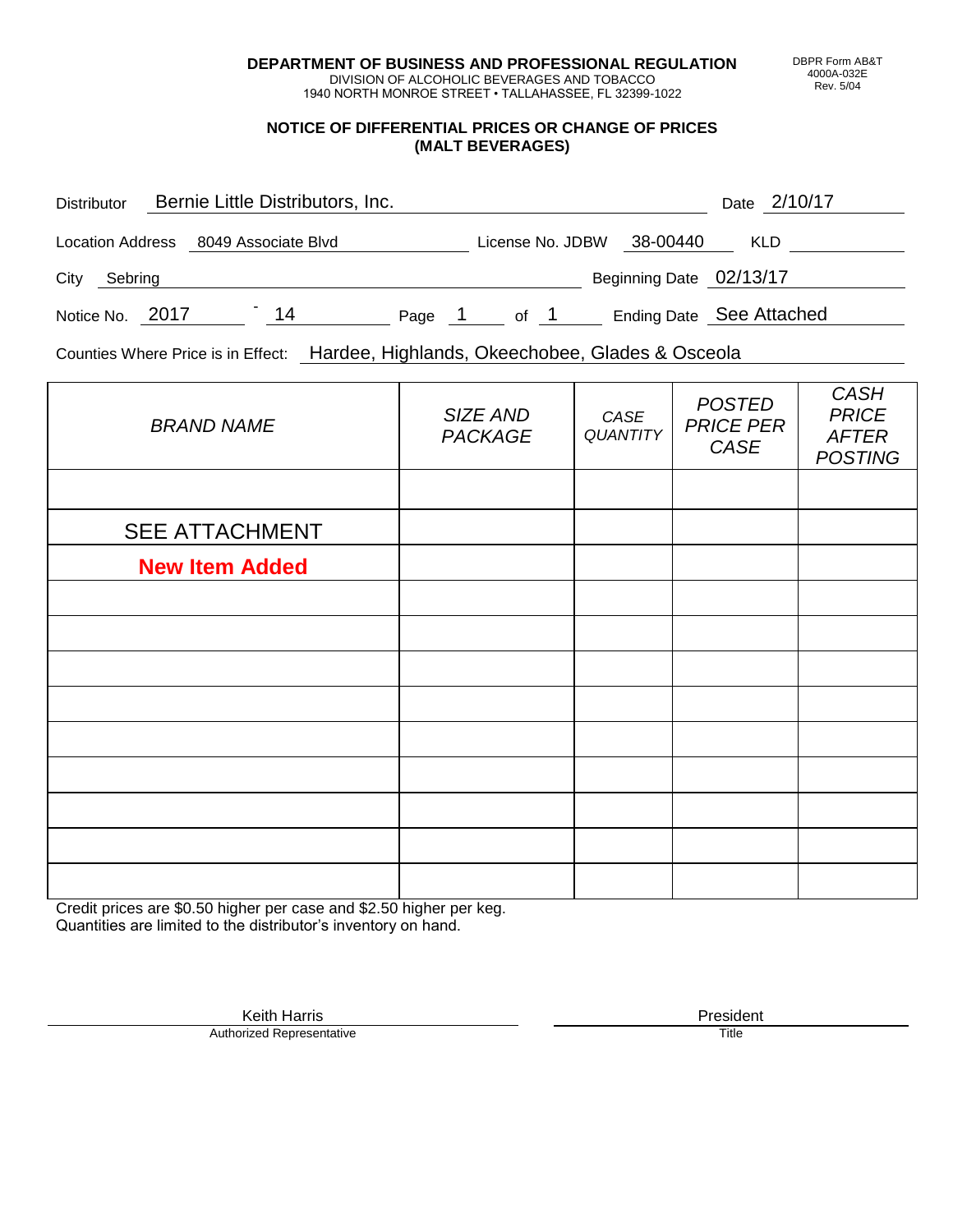## **Bernie Little Distributors, Inc.** Price Promotions - 1st Quarter 2017<br>
New item from 2017-12 made in red **Sebring - Hardee, Highlands, Okeechobee, Glades & Osceola**

|                                                                 |                         |          |          | Posted  | Frontline |        |          |         |
|-----------------------------------------------------------------|-------------------------|----------|----------|---------|-----------|--------|----------|---------|
| <b>Brands</b>                                                   | Package                 | Start    | Stop     | Price   | Price     | Qty    | Premise  | Comment |
| Bud, Bud Lt                                                     | 24/8oz Can              | 01/02/17 | 02/11/17 | \$12.30 | \$13.25   | $5-19$ | Off      |         |
| Bud, Bud Lt                                                     | 24/8oz Can              | 01/02/17 | 02/11/17 | \$11.40 | \$13.25   | $20+$  | Off      |         |
|                                                                 |                         |          |          |         |           |        |          |         |
| Bud & Bud Lt                                                    | 24/8oz Can 2/12         | 01/02/17 | 02/11/17 | \$13.10 | \$13.60   | $5-19$ | Off      |         |
| Bud & Bud Lt                                                    | 24/8oz Can 2/12         | 01/02/17 | 02/11/17 | \$12.20 | \$13.60   | $20+$  | Off      |         |
|                                                                 |                         |          |          |         |           |        |          |         |
| Michelob Ultra                                                  | 24/8oz Can 2/12         | 01/02/17 | 02/11/17 | \$13.50 | \$14.45   | $5-19$ | Off      |         |
| Michelob Ultra                                                  | 24/8oz Can 2/12         | 01/02/17 | 02/11/17 | \$12.20 | \$14.45   | $20+$  | Off      |         |
|                                                                 |                         |          |          |         |           |        |          |         |
| Michelob Ultra                                                  | 24/8oz Can              | 01/02/17 | 02/11/17 | \$12.70 | \$14.35   | $5-19$ | Off      |         |
| Michelob Ultra                                                  | 24/8oz Can              | 01/02/17 | 02/11/17 | \$11.40 | \$14.35   | $20+$  | Off      |         |
| Brands & Packages above may be mixed and matched to achieve qty |                         |          |          |         |           |        |          |         |
|                                                                 |                         |          |          |         |           |        |          |         |
| Bud, Bud Lt                                                     | 24/8oz Can              | 02/13/17 | 03/11/17 | \$12.30 | \$13.25   | $5-19$ | Off      |         |
| Bud, Bud Lt                                                     | 24/8oz Can              | 02/13/17 | 03/11/17 | \$11.40 | \$13.25   | $20+$  | Off      |         |
| Bud & Bud Lt                                                    | 24/8oz Can 2/12         | 02/13/17 | 03/11/17 | \$13.10 | \$13.60   | $5-9$  | Off      |         |
| Bud & Bud Lt                                                    | 24/8oz Can 2/12         | 02/13/17 | 03/11/17 | \$11.70 | \$13.60   | $10+$  | Off      |         |
|                                                                 |                         |          |          |         |           |        |          |         |
| Michelob Ultra                                                  | 24/8oz Can 2/12         | 02/13/17 | 03/11/17 | \$13.50 | \$14.45   | $5-9$  | Off      |         |
| Michelob Ultra                                                  | 24/8oz Can 2/12         | 02/13/17 | 03/11/17 | \$11.70 | \$14.45   | $10+$  | Off      |         |
|                                                                 |                         |          |          |         |           |        |          |         |
| Michelob Ultra                                                  | 24/8oz Can              | 02/13/17 | 03/11/17 | \$12.70 | \$14.35   | $5-19$ | Off      |         |
| Michelob Ultra                                                  | 24/8oz Can              | 02/13/17 | 03/11/17 | \$11.40 | \$14.35   | $20+$  | Off      |         |
| Brands & Packages above may be mixed and matched to achieve qty |                         |          |          |         |           |        |          |         |
|                                                                 |                         |          |          |         |           |        |          |         |
| Bud, Bud Lt                                                     | 24/8oz Can              | 03/13/17 | 04/01/17 | \$12.30 | \$13.25   | $5-19$ | Off      |         |
| Bud, Bud Lt                                                     | 24/8oz Can              | 03/13/17 | 04/01/17 | \$11.40 | \$13.25   | $20+$  | Off      |         |
|                                                                 |                         |          |          |         |           |        |          |         |
| Bud & Bud Lt                                                    | 24/8oz Can 2/12         | 03/13/17 | 04/01/17 | \$13.10 | \$13.60   | $5-19$ | Off      |         |
| Bud & Bud Lt                                                    | 24/8oz Can 2/12         | 03/13/17 | 04/01/17 | \$12.20 | \$13.60   | $20+$  | Off      |         |
|                                                                 |                         |          |          |         |           |        |          |         |
| Michelob Ultra                                                  | 24/8oz Can 2/12         | 03/13/17 | 04/01/17 | \$13.50 | \$14.45   | $5-19$ | Off      |         |
| Michelob Ultra                                                  | 24/8oz Can 2/12         | 03/13/17 | 04/01/17 | \$12.20 | \$14.45   | $20+$  | Off      |         |
|                                                                 |                         |          |          |         |           |        |          |         |
| Michelob Ultra                                                  | 24/8oz Can              | 03/13/17 | 04/01/17 | \$12.70 | \$14.35   | $5-19$ | Off      |         |
| Michelob Ultra                                                  | 24/8oz Can              | 03/13/17 | 04/01/17 | \$11.40 | \$14.35   | $20+$  | Off      |         |
| Brands & Packages above may be mixed and matched to achieve qty |                         |          |          |         |           |        |          |         |
|                                                                 |                         |          |          |         |           |        |          |         |
| Bud, Bud Lt, Select, Select 55                                  | 24/12oz Can/LNR 4/6     | 01/02/17 | 01/14/17 | \$21.60 | \$23.80   | $10+$  | Off      |         |
|                                                                 |                         |          |          |         |           |        |          |         |
| Mich, Mich Lt, AmberBock, Ultra, Ultra Lime, Ultra              |                         |          |          |         |           |        |          |         |
| Amber                                                           | 24/12oz LNNR 4/6        | 01/02/17 | 01/14/17 | \$21.60 | \$24.55   | $10+$  | Off      |         |
| Brands & Packages above may be mixed and matched to achieve qty |                         |          |          |         |           |        |          |         |
|                                                                 |                         |          |          |         |           |        |          |         |
| Bud, Bud Lt, Select, Select 55                                  | 24/12oz Can/LNR 4/6     | 01/16/17 | 04/01/17 | \$21.60 | \$23.80   | $10+$  | Off      |         |
| Mich, Mich Lt, AmberBock                                        | 24/12oz LNNR 4/6        | 01/16/17 | 04/01/17 | \$21.60 | \$24.55   | $10+$  | Off      |         |
|                                                                 |                         |          |          |         |           |        |          |         |
| LandShark                                                       | 24/12oz LNNR 4/6        | 01/16/17 | 04/01/17 | \$21.60 | \$24.55   | 10-111 | Off      |         |
| LandShark                                                       | 24/12oz LNNR 4/6        | 01/16/17 | 04/01/17 | \$20.25 | \$24.55   | $112+$ | Off      |         |
| Brands & Packages above may be mixed and matched to achieve qty |                         |          |          |         |           |        |          |         |
|                                                                 |                         |          |          |         |           |        |          |         |
| Bud, Bud Lt                                                     | 24/16oz Can 6/4         | 01/02/17 | 04/01/17 | \$22.65 | \$25.65   | $5+$   | On & Off |         |
|                                                                 |                         |          |          |         |           |        |          |         |
| Brands & Packages above may be mixed and matched to achieve qty |                         |          |          |         |           |        |          |         |
|                                                                 |                         |          |          |         |           |        |          |         |
| Bud, Bud Lt                                                     | 24/16oz Can             | 01/02/17 | 04/01/17 | \$20.90 | \$27.60   | $30+$  | Off      |         |
| Brands & Packages above may be mixed and matched to achieve qty |                         |          |          |         |           |        |          |         |
|                                                                 |                         |          |          |         |           |        |          |         |
| Bud, Bud Lt, Select & Select 55                                 | 18pk/12oz Can & LNNR    | 01/02/17 | 04/01/17 | \$14.80 | \$16.90   | $20+$  | Off      |         |
| Brands & Packages above may be mixed and matched to achieve qty |                         |          |          |         |           |        |          |         |
|                                                                 |                         |          |          |         |           |        |          |         |
| Bud, Bud Lt, Select & Select 55                                 | 24/12oz LNNR 2/12       | 01/02/17 | 04/01/17 | \$21.55 | \$22.50   | $10+$  | On       |         |
| Brands & Packages above may be mixed and matched to achieve qty |                         |          |          |         |           |        |          |         |
|                                                                 |                         |          |          |         |           |        |          |         |
| Bud, Bud Lt. Select & Select 55                                 | 24/12oz Can & LNNR 2/12 | 01/02/17 | 01/25/17 | \$21.55 | \$22.50   | $10+$  | Off      |         |
| Brands & Packages above may be mixed and matched to achieve qty |                         |          |          |         |           |        |          |         |
|                                                                 |                         |          |          |         |           |        |          |         |
| Bud, Bud Lt, Select & Select 55                                 | 24/12oz Can & LNNR 2/12 | 01/26/17 | 02/04/17 | \$21.55 | \$22.50   | 10-49  | Off      |         |
| Bud, Bud Lt, Select & Select 55                                 | 24/12oz Can & LNNR 2/12 | 01/26/17 | 02/04/17 | \$17.80 | \$22.50   | $50+$  | Off      |         |
|                                                                 |                         |          |          |         |           |        |          |         |
| BL Lime, Platinum & Bud Black Crown                             | 24/12oz Can & LNNR 2/12 | 01/26/17 | 02/04/17 | \$23.15 | \$24.10   | $1-49$ | Off      |         |
| BL Lime, Platinum & Bud Black Crown                             | 24/12oz Can & LNNR 2/12 | 01/26/17 | 02/04/17 | \$17.80 | \$24.10   | $50+$  | Off      |         |
| Brands & Packages above may be mixed and matched to achieve qty |                         |          |          |         |           |        |          |         |
|                                                                 |                         |          |          |         |           |        |          |         |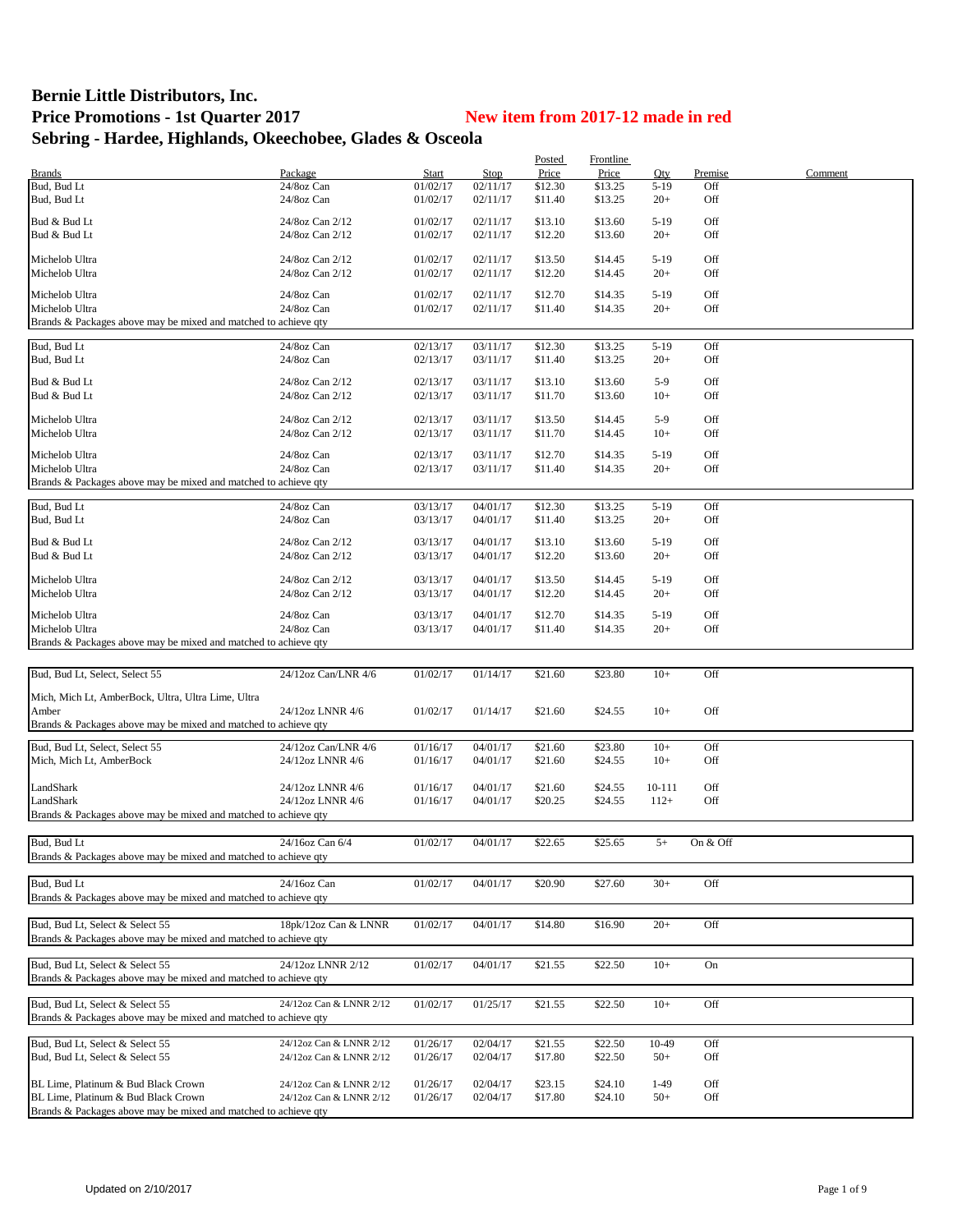|                                                                                                                    |                                |                      |                      | Posted             | <b>Frontline</b>   |                  |            |         |
|--------------------------------------------------------------------------------------------------------------------|--------------------------------|----------------------|----------------------|--------------------|--------------------|------------------|------------|---------|
| <b>Brands</b>                                                                                                      | Package                        | Start                | Stop                 | Price              | Price              | Oty              | Premise    | Comment |
| Bud, Bud Lt, Select & Select 55<br>Brands & Packages above may be mixed and matched to achieve qty                 | 24/12oz Can & LNNR 2/12        | 02/06/17             | 03/11/17             | \$21.55            | \$22.50            | $10+$            | Off        |         |
|                                                                                                                    |                                |                      |                      |                    |                    |                  |            |         |
| Bud, Bud Lt, Select & Select 55                                                                                    | 24/12oz Can & LNNR 2/12        | 03/13/17             | 03/21/17             | \$21.55            | \$22.50            | 10-49            | Off        |         |
| Bud, Bud Lt, Select & Select 55                                                                                    | 24/12oz Can & LNNR 2/12        | 03/13/17             | 03/21/17             | \$17.80            | \$22.50            | $50+$            | Off        |         |
| Bud, Bud Lt                                                                                                        | 24/16oz CALNR 3/8              | 03/13/17             | 03/21/17             | \$25.45            | \$27.60            | $1+$             | Off        |         |
| BLL Rita Family (Lime, Straw, Mango, Raz, Picante, Cran,                                                           |                                |                      |                      |                    |                    |                  |            |         |
| Apple, Grape, Orange, Peach, Lemon, Watermelon, Other                                                              |                                |                      |                      |                    |                    |                  |            |         |
| Seasonals)<br>BLL Rita Family (Lime, Straw, Mango, Raz, Picante, Cran,                                             | 24/8oz Can 2/12                | 03/13/17             | 03/21/17             | \$23.15            | \$24.10            | $1-6$            | Off        |         |
| Apple, Grape, Orange, Peach, Lemon, Watermelon, Other                                                              |                                |                      |                      |                    |                    |                  |            |         |
| Seasonals)                                                                                                         | 24/8oz Can 2/12                | 03/13/17             | 03/21/17             | \$21.30            | \$24.10            | 7-49             | Off        |         |
| BLL Rita Family (Lime, Straw, Mango, Raz, Picante, Cran,<br>Apple, Grape, Orange, Peach, Lemon, Watermelon, Other  |                                |                      |                      |                    |                    |                  |            |         |
| Seasonals)                                                                                                         | 24/8oz Can 2/12                | 03/13/17             | 03/21/17             | \$17.80            | \$24.10            | $50+$            | Off        |         |
| BL Lime, Platinum & Bud Black Crown                                                                                | 24/12oz Can & LNNR 2/12        | 03/13/17             | 03/21/17             | \$23.15            | \$24.10            | $1+$             | Off        |         |
| Brands & Packages above may be mixed and matched to achieve qty                                                    |                                |                      |                      |                    |                    |                  |            |         |
|                                                                                                                    |                                |                      |                      |                    |                    |                  |            |         |
| Bud, Bud Lt, Select & Select 55                                                                                    | 24/12oz Can & LNNR 2/12        | 03/22/17             | 04/01/17             | \$21.55            | \$22.50            | $10+$            | Off        |         |
| Brands & Packages above may be mixed and matched to achieve qty                                                    |                                |                      |                      |                    |                    |                  |            |         |
| Bud, Bud Lt, Select & Select 55                                                                                    | 24/12oz Can                    | 01/02/17             | 04/01/17             | \$20.75            | \$22.60            | 10-44            | Off        |         |
| Bud, Bud Lt, Select & Select 55                                                                                    | $24/12$ oz Can                 | 01/02/17             | 04/01/17             | \$19.75            | \$22.60            | $45+$            | Off        |         |
|                                                                                                                    |                                |                      |                      |                    |                    |                  | Off        |         |
| Bud, Bud Lt,<br>Bud, Bud Lt,                                                                                       | 24/12oz LNNR<br>24/12oz LNNR   | 01/02/17<br>01/02/17 | 04/01/17<br>04/01/17 | \$20.75<br>\$19.75 | \$22.60<br>\$22.60 | 10-44<br>$45+$   | Off        |         |
|                                                                                                                    |                                |                      |                      |                    |                    |                  |            |         |
| <b>Bud Light Lime</b>                                                                                              | 24/12oz LNNR/Can               | 01/02/17             | 04/01/17             | \$22.20            | \$24.10            | 10-44            | Off        |         |
| <b>Bud Light Lime</b>                                                                                              | 24/12oz LNNR/Can               | 01/02/17             | 04/01/17             | \$19.75            | \$24.10            | $45+$            | Off        |         |
| Michelob Ultra                                                                                                     | 24/12oz Can & LNNR             | 01/02/17             | 04/01/17             | \$22.20            | \$24.10            | 10-44            | Off        |         |
| Michelob Ultra                                                                                                     | 24/12oz Can & LNNR             | 01/02/17             | 04/01/17             | \$20.70            | \$24.10            | $45+$            | Off        |         |
| Brands & Packages above may be mixed and matched to achieve qty                                                    |                                |                      |                      |                    |                    |                  |            |         |
| Bud, Bud Lt                                                                                                        | 3/8/16oz Can                   | 01/02/17             | 01/28/17             | \$19.45            | \$25.20            | $25+$            | Off        |         |
| Michelob Ultra                                                                                                     | $3/8/16$ oz Can                | 01/02/17             | 01/28/17             | \$19.45            | \$27.10            | $25+$            | Off        |         |
| Brands & Packages above may be mixed and matched to achieve qty                                                    |                                |                      |                      |                    |                    |                  |            |         |
| Bud, Bud Lt                                                                                                        | 24/16oz CALNR                  | 01/02/17             | 04/01/17             | \$24.85            | \$28.50            | $98+$            | Off        |         |
| Brands & Packages above may be mixed and matched to achieve qty                                                    |                                |                      |                      |                    |                    |                  |            |         |
|                                                                                                                    |                                |                      |                      |                    |                    |                  |            |         |
| Bud, Bud Lt<br>Bud, Bud Lt                                                                                         | 20/16oz CALNR<br>20/16oz CALNR | 01/02/17<br>01/02/17 | 02/04/17             | \$17.95            | \$23.00<br>\$23.00 | 33-131<br>$132+$ | Off<br>Off |         |
|                                                                                                                    |                                |                      | 02/04/17             | \$17.45            |                    |                  |            |         |
| Bud, Bud Lt                                                                                                        | 20/16oz CALNR                  | 02/06/17             | 04/01/17             | \$19.75            | \$23.00            | $1 - 32$         | Off        |         |
| Bud, Bud Lt                                                                                                        | 20/16oz CALNR                  | 02/06/17             | 04/01/17             | \$17.95            | \$23.00            | $33+$            | Off        |         |
| Brands & Packages above may be mixed and matched to achieve qty                                                    |                                |                      |                      |                    |                    |                  |            |         |
| Bud, Bud Lt                                                                                                        | 15/16oz ALNR/CALNR             | 01/02/17             | 04/01/17             | \$13.90            | \$17.25            | $15+$            | Off        |         |
| Brands & Packages above may be mixed and matched to achieve qty                                                    |                                |                      |                      |                    |                    |                  |            |         |
| Bud, Bud Lt                                                                                                        | 15/16oz ALNR/CALNR             | 01/02/17             | 04/01/17             | \$13.80            | \$17.25            | $50+$            | On         |         |
| Brands & Packages above may be mixed and matched to achieve qty                                                    |                                |                      |                      |                    |                    |                  |            |         |
| Bud, Bud Light, Select                                                                                             | 24/16oz ALNR/CALNR             | 01/02/17             | 04/01/17             | \$21.55            | \$28.50            | $144+$           | On         |         |
| Brands & Packages above may be mixed and matched to achieve qty                                                    |                                |                      |                      |                    |                    |                  |            |         |
| Oculto                                                                                                             | 24/12oz LNNR 2/12              | 01/02/17             | 04/01/17             | \$26.65            | \$29.90            | $20+$            | Off        |         |
|                                                                                                                    |                                |                      |                      |                    |                    |                  |            |         |
| <b>BLL Mix a Rita</b>                                                                                              | 18/8oz Can Loose               | 01/02/17             | 04/01/17             | \$16.55            | \$18.05            | $5+$             | Off        |         |
| <b>BLL Mix a Rita</b>                                                                                              | 24/8oz Can Loose               | 01/02/17             | 04/01/17             | \$22.05            | \$24.10            | $5 - 62$         | Off        |         |
| <b>BLL Mix a Rita</b>                                                                                              | 24/8oz Can Loose               | 01/02/17             | 04/01/17             | \$21.05            | \$24.10            | $63+$            | Off        |         |
|                                                                                                                    |                                |                      |                      |                    |                    |                  |            |         |
| BL Lime, Platinum, Black Crown, Mich Lt & Ultra                                                                    | 18/12oz LNNR/Cans              | 01/02/17             | 04/01/17             | \$16.95            | \$18.45            | $5 - 59$         | Off        |         |
| BL Lime, Platinum, Black Crown, Mich Lt & Ultra<br>Brands & Packages above may be mixed and matched to achieve qty | 18/12oz LNNR/Cans              | 01/02/17             | 04/01/17             | \$15.85            | \$18.45            | $60+$            | Off        |         |
|                                                                                                                    |                                |                      |                      |                    |                    |                  |            |         |
| Michelob Ultra                                                                                                     | 24/16oz CALNR                  | 01/02/17             | 04/01/17             | \$35.85            | \$37.25            | $5+$             | On & Off   |         |
| Mich, Mic Lt, Ultra, Ultra Amber, Amberbock & Ultra                                                                |                                |                      |                      |                    |                    |                  |            |         |
| Lime Cactus                                                                                                        | 24/12oz Can/LNNR 2/12          | 01/02/17             | 04/01/17             | \$23.90            | \$24.85            | $5+$             | Off        |         |
| Michelob Ultra                                                                                                     | 24/16oz CALNR 3/8              | 01/02/17             | 04/01/17             | \$35.85            | \$37.25            | $5+$             | Off        |         |
| Brands & Packages above may be mixed and matched to achieve qty                                                    |                                |                      |                      |                    |                    |                  |            |         |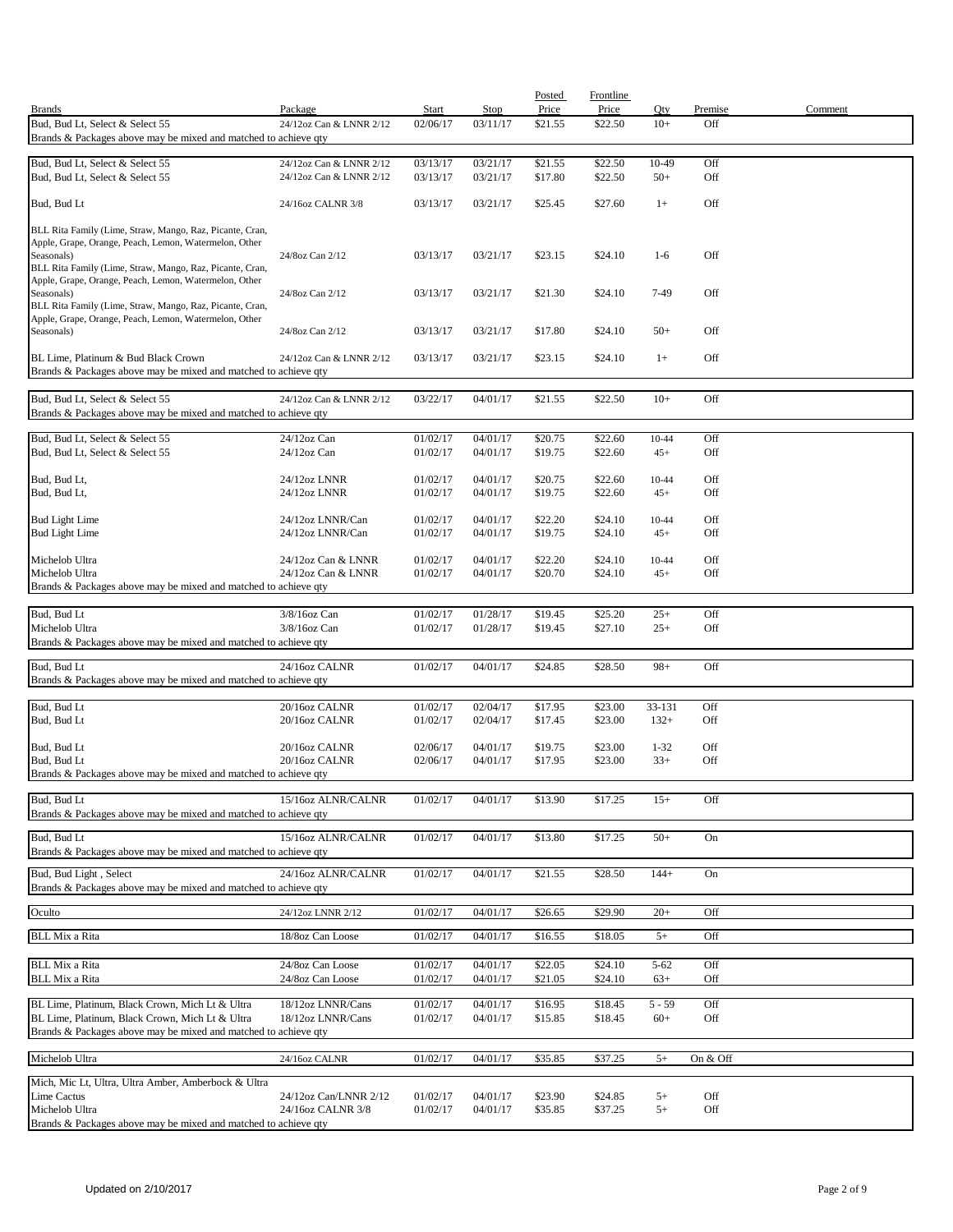|                                                                                                                    |                                    |                      |                      | Posted             | Frontline          |                   |               |                          |
|--------------------------------------------------------------------------------------------------------------------|------------------------------------|----------------------|----------------------|--------------------|--------------------|-------------------|---------------|--------------------------|
| <b>Brands</b><br>BL Lime, Platinum, Black Crown & Landshark                                                        | Package<br>24/12oz LNNR 2/12       | Start<br>01/02/17    | Stop<br>04/01/17     | Price<br>\$20.45   | Price<br>\$24.10   | Qty<br>$10+$      | Premise<br>On | Comment                  |
| BL Lime, Platinum & Landshark                                                                                      | 24/12oz Cans 2/12                  | 01/02/17             | 04/01/17             | \$20.45            | \$24.10            | $10+$             | On            |                          |
| Brands & Packages above may be mixed and matched to achieve qty                                                    |                                    |                      |                      |                    |                    |                   |               |                          |
|                                                                                                                    | 24/12oz Cans/LNNR 2/12             | 01/02/17             |                      |                    |                    |                   |               |                          |
| BL Lime, Platinum & Black Crown                                                                                    |                                    |                      | 01/25/17             | \$23.15            | \$24.10            | $1+$              | Off           |                          |
| BLL Rita Family (Lime, Straw, Mango, Raz, Seasonal)                                                                | 24/8oz Can 2/12                    | 01/02/17             | 01/25/17             | \$23.15            | \$24.10            | $1-6$             | Off           |                          |
| BLL Rita Family (Lime, Straw, Mango, Raz, Seasonal)                                                                | 24/8oz Can 2/12                    | 01/02/17             | 01/25/17             | \$21.30            | \$24.10            | $7+$              | Off           |                          |
| Brands & Packages above may be mixed and matched to achieve qty                                                    |                                    |                      |                      |                    |                    |                   |               |                          |
| BLL Rita Family (Lime, Straw, Mango, Raz, Seasonal)                                                                | 24/8oz Can 2/12                    | 01/26/17             | 02/04/17             | \$23.15            | \$24.10            | $1-6$             | Off           |                          |
| BLL Rita Family (Lime, Straw, Mango, Raz, Seasonal)                                                                | 24/8oz Can 2/12                    | 01/26/17             | 02/04/17             | \$21.30            | \$24.10            | $7+$              | Off           |                          |
| Brands & Packages above may be mixed and matched to achieve qty                                                    |                                    |                      |                      |                    |                    |                   |               |                          |
| BL Lime, Platinum & Black Crown                                                                                    | 24/12oz Cans/LNNR 2/12             | 02/06/17             | 03/11/17             | \$23.15            | \$24.10            | $1+$              | Off           |                          |
|                                                                                                                    |                                    |                      |                      |                    |                    |                   |               |                          |
| BLL Rita Family (Lime, Straw, Mango, Raz, Picante, Cran,                                                           |                                    |                      |                      |                    |                    |                   |               |                          |
| Apple, Grape, Orange, Peach, Lemon, Watermelon, Other                                                              |                                    |                      |                      |                    |                    |                   |               |                          |
| Seasonals)                                                                                                         | 24/8oz Can 2/12                    | 02/06/17             | 03/11/17             | \$23.15            | \$24.10            | $1-6$             | Off           |                          |
| BLL Rita Family (Lime, Straw, Mango, Raz, Picante, Cran,<br>Apple, Grape, Orange, Peach, Lemon, Watermelon, Other  |                                    |                      |                      |                    |                    |                   |               |                          |
| Seasonals)                                                                                                         | 24/8oz Can 2/12                    | 02/06/17             | 03/11/17             | \$21.30            | \$24.10            | $7+$              | Off           |                          |
| Brands & Packages above may be mixed and matched to achieve qty                                                    |                                    |                      |                      |                    |                    |                   |               |                          |
| BL Lime, Platinum & Black Crown                                                                                    | 24/12oz Cans/LNNR 2/12             | 03/22/17             | 04/01/17             | \$23.15            | \$24.10            | $1+$              | Off           |                          |
|                                                                                                                    |                                    |                      |                      |                    |                    |                   |               |                          |
| BLL Rita Family (Lime, Straw, Mango, Raz, Picante, Cran,                                                           |                                    |                      |                      |                    |                    |                   |               |                          |
| Apple, Grape, Orange, Peach, Lemon, Watermelon, Other                                                              |                                    |                      |                      |                    |                    |                   |               |                          |
| Seasonals)<br>BLL Rita Family (Lime, Straw, Mango, Raz, Picante, Cran,                                             | 24/8oz Can 2/12                    | 03/22/17             | 04/01/17             | \$23.15            | \$24.10            | $1-6$             | Off           |                          |
| Apple, Grape, Orange, Peach, Lemon, Watermelon, Other                                                              |                                    |                      |                      |                    |                    |                   |               |                          |
| Seasonals)                                                                                                         | 24/8oz Can 2/12                    | 03/22/17             | 04/01/17             | \$21.30            | \$24.10            | $7+$              | Off           |                          |
| Brands & Packages above may be mixed and matched to achieve qty                                                    |                                    |                      |                      |                    |                    |                   |               |                          |
|                                                                                                                    |                                    |                      |                      |                    |                    |                   |               |                          |
| Busch, Busch Lt, Nat Lt, Nat Ice & Rolling Rock<br>Brands & Packages above may be mixed and matched to achieve qty | 24/12oz Can S/C                    | 01/02/17             | 01/14/17             | \$15.35            | \$17.00            | $15+$             | Off           |                          |
|                                                                                                                    |                                    |                      |                      |                    |                    |                   |               |                          |
| Natty Daddy                                                                                                        | 24/12oz Can S/C                    | 01/02/17             | 01/14/17             | \$14.35            | \$16.10            | $5+$              | Off           |                          |
|                                                                                                                    |                                    |                      |                      |                    |                    |                   |               |                          |
| Busch, Busch Lt, Nat Lt, Nat Ice & Rolling Rock                                                                    | 24/12oz Can S/C                    | 01/16/17             | 04/29/17             | \$15.35            | \$17.00            | 15-76             | Off           |                          |
| Busch, Busch Lt, Nat Lt, Nat Ice & Rolling Rock                                                                    | $24/12$ oz Can S/C                 | 01/16/17             | 04/29/17             | \$13.80            | \$17.00            | $77+$             | Off           |                          |
|                                                                                                                    |                                    |                      |                      |                    |                    |                   |               |                          |
| Natty Daddy<br>Natty Daddy                                                                                         | 24/12oz Can S/C<br>24/12oz Can S/C | 01/16/17<br>01/16/17 | 04/29/17<br>04/29/17 | \$14.35<br>\$13.80 | \$16.10<br>\$16.10 | $5 - 76$<br>$77+$ | Off<br>Off    |                          |
| Brands & Packages above may be mixed and matched to achieve qty                                                    |                                    |                      |                      |                    |                    |                   |               |                          |
|                                                                                                                    |                                    |                      |                      |                    |                    |                   |               |                          |
| Busch, Busch Lt, Nat Lt, Nat Ice, Bud Ice, Rolling Rock                                                            |                                    |                      |                      |                    |                    |                   |               |                          |
| & Busch Ice                                                                                                        | 18/12oz Cans/LNNR                  | 01/02/17             | 04/01/17             | \$9.35             | \$12.40            | $40+$             | Off           |                          |
| Brands & Packages above may be mixed and matched to achieve qty                                                    |                                    |                      |                      |                    |                    |                   |               |                          |
| Bud Ice, King Cobra, High Gravity, Natty Daddy &                                                                   |                                    |                      |                      |                    |                    |                   |               |                          |
| <b>Rolling Rock</b>                                                                                                | 24/16oz Can 6/4                    | 01/02/17             | 04/01/17             | \$15.95            | \$19.55            | $5+$              | Off           |                          |
| Brands & Packages above may be mixed and matched to achieve qty                                                    |                                    |                      |                      |                    |                    |                   |               |                          |
|                                                                                                                    |                                    |                      |                      |                    |                    |                   |               |                          |
| Best Damn Root Beer, Cherry Cola & Cream Soda<br>Brands & Packages above may be mixed and matched to achieve qty   | 24/12oz LNNR 4/6                   | 03/06/17             | 03/11/17             | \$19.20            | \$30.70            | $15+$             | Off           |                          |
|                                                                                                                    |                                    |                      |                      |                    |                    |                   |               |                          |
| Shock Top & Shock Top Sampler                                                                                      | 24/12oz LNNR                       | 01/02/17             | 04/01/17             | \$19.70            | \$27.75            | $56+$             | Off           |                          |
| Brands & Packages above may be mixed and matched to achieve qty                                                    |                                    |                      |                      |                    |                    |                   |               |                          |
|                                                                                                                    |                                    |                      |                      |                    |                    |                   |               |                          |
| Shock Top & Shock Top Lemon                                                                                        | 15/12oz Can                        | 01/02/17             | 04/01/17             | \$13.65            | \$15.25            | $50+$             | Off           |                          |
| Brands & Packages above may be mixed and matched to achieve qty                                                    |                                    |                      |                      |                    |                    |                   |               |                          |
| Shock Top & Shock Top Lemon                                                                                        | 30/12oz Can 2/15                   | 01/02/17             | 04/01/17             | \$25.70            | \$28.90            | $25+$             | Off           |                          |
| Brands & Packages above may be mixed and matched to achieve qty                                                    |                                    |                      |                      |                    |                    |                   |               |                          |
|                                                                                                                    |                                    |                      |                      |                    |                    |                   |               |                          |
| Shock Top, Apple Wheat, Lemon, Pumpkin, Rasp, IPA, Winter<br>Combo, Choc, Pretzel, Ginger, Ruby Red                | 24/12oz LNNR 4/6                   | 01/02/17             | 03/04/17             | \$26.10            | \$27.75            | $20 - 55$         | Off           |                          |
| Shock Top, Apple Wheat, Lemon, Pumpkin, Rasp, IPA, Winter                                                          |                                    |                      |                      |                    |                    |                   |               |                          |
| Combo, Choc, Pretzel, Ginger, Ruby Red                                                                             | 24/12oz LNNR 4/6                   | 01/02/17             | 03/04/17             | \$25.10            | \$27.75            | 56-111            | Off           | <b>New Item Ruby Red</b> |
| Shock Top, Apple Wheat, Lemon, Pumpkin, Rasp, IPA, Winter<br>Combo, Choc, Pretzel, Ginger, Ruby Red                | 24/12oz LNNR 4/6                   | 01/02/17             | 03/04/17             | \$24.10            | \$27.75            | $112+$            | Off           |                          |
| Brands & Packages above may be mixed and matched to achieve qty                                                    |                                    |                      |                      |                    |                    |                   |               |                          |
|                                                                                                                    |                                    |                      |                      |                    |                    |                   |               |                          |
| Shock Top, Apple Wheat, Lemon, Pumpkin, Rasp, IPA, Winter                                                          |                                    |                      |                      |                    |                    |                   |               | <b>New Item Ruby Red</b> |
| Combo, Choc, Pretzel, Ginger, Ruby Red                                                                             | 24/12oz LNNR 4/6                   | 03/06/17             | 03/11/17             | \$19.20            | \$27.75            | $20+$             | Off           |                          |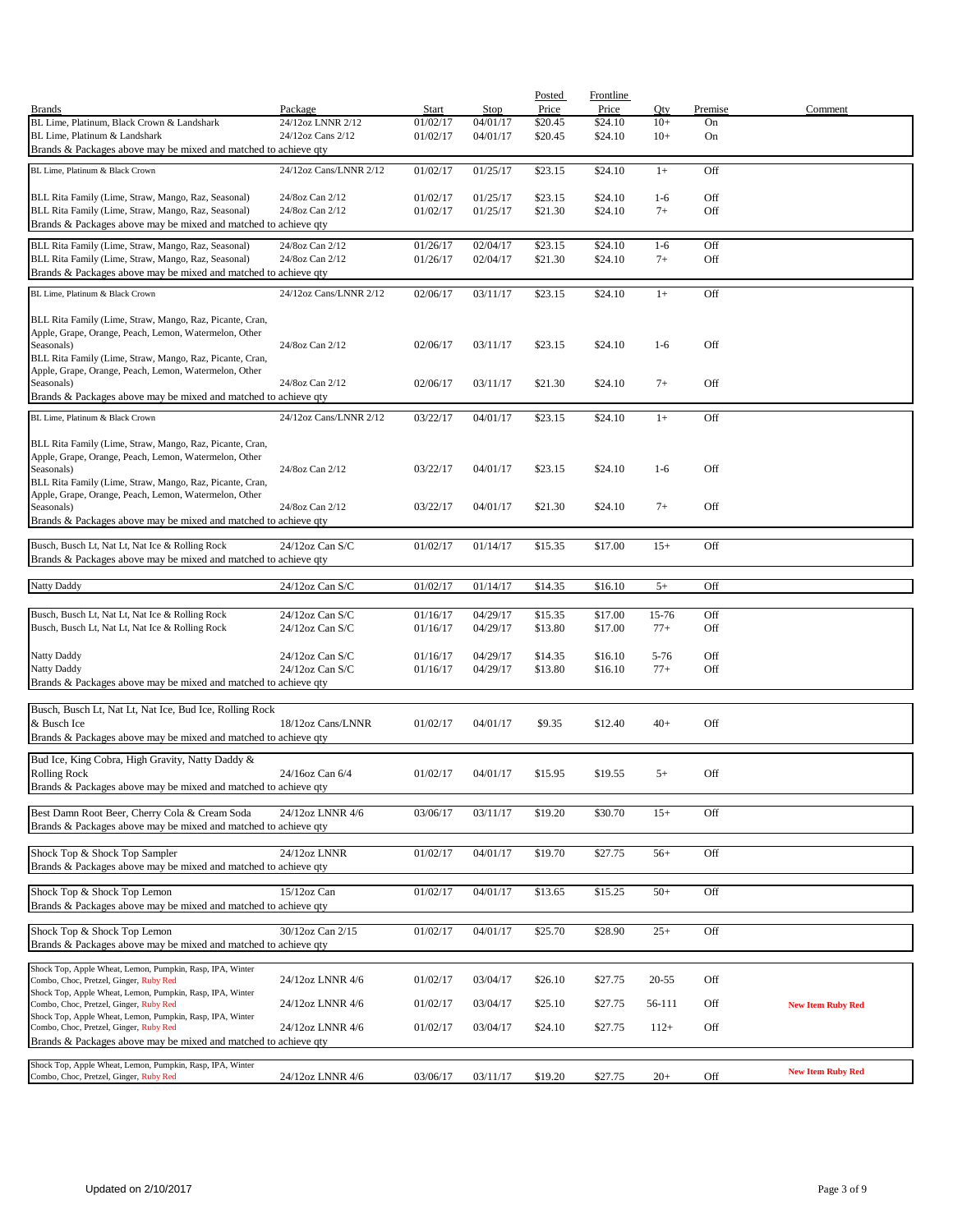|                                                                                                           |                                                |                      |                      | Posted             | Frontline          |                  |            |                          |
|-----------------------------------------------------------------------------------------------------------|------------------------------------------------|----------------------|----------------------|--------------------|--------------------|------------------|------------|--------------------------|
| <b>Brands</b><br>Shock Top, Apple Wheat, Lemon, Pumpkin, Rasp, IPA, Winter                                | Package                                        | <b>Start</b>         | Stop                 | Price              | Price              | Qty              | Premise    | Comment                  |
| Combo, Choc, Pretzel, Ginger, Ruby Red<br>Shock Top, Apple Wheat, Lemon, Pumpkin, Rasp, IPA, Winter       | 24/12oz LNNR 4/6                               | 03/13/17             | 04/01/17             | \$26.10            | \$27.75            | 20-55            | Off        |                          |
| Combo, Choc, Pretzel, Ginger, Ruby Red<br>Shock Top, Apple Wheat, Lemon, Pumpkin, Rasp, IPA, Winter       | 24/12oz LNNR 4/6                               | 03/13/17             | 04/01/17             | \$25.10            | \$27.75            | 56-111           | Off        | <b>New Item Ruby Red</b> |
| Combo, Choc, Pretzel, Ginger, Ruby Red<br>Brands & Packages above may be mixed and matched to achieve qty | 24/12oz LNNR 4/6                               | 03/13/17             | 04/01/17             | \$24.10            | \$27.75            | $112+$           | Off        |                          |
| Wild Blue & Redbridge                                                                                     | 24/12oz LNNR 4/6                               | 01/02/17             | 04/01/17             | \$28.65            | \$29.35            | $28+$            | Off        |                          |
| Brands & Packages above may be mixed and matched to achieve qty                                           |                                                |                      |                      |                    |                    |                  |            |                          |
| Kirin Ichiban & Kirin Light<br>Brands & Packages above may be mixed and matched to achieve qty            | 24/12oz LNNR 4/6                               | 01/02/17             | 04/01/17             | \$23.50            | \$27.75            | $10+$            | Off        |                          |
| Becks, Lt, Dark, Oktob, Sapphire, Becks NA, Bass & St<br>Pauli Girl                                       | 24/12oz LNNR 4/6                               | 01/02/17             | 04/01/17             | \$22.05            | \$24.55            | 56-111           | Off        |                          |
| Becks, Lt, Dark, Oktob, Sapphire, Becks NA, Bass & St<br>Pauli Girl                                       |                                                | 01/02/17             | 04/01/17             | \$19.80            | \$24.55            | $112+$           | Off        |                          |
| Brands & Packages above may be mixed and matched to achieve qty                                           | 24/12oz LNNR 4/6                               |                      |                      |                    |                    |                  |            |                          |
| Becks, Light, Dark, Oktoberfest, Sapphire, St Pauli Girl                                                  |                                                |                      |                      |                    |                    |                  |            |                          |
| & Bass<br>Becks, Light, Dark, Oktoberfest, Sapphire, St Pauli Girl                                        | 24/12oz LNNR/CAN 2/12                          | 01/02/17             | 01/07/17             | \$20.35            | \$24.10            | 56-111           | Off        |                          |
| & Bass                                                                                                    | 24/12oz LNNR/CAN 2/12                          | 01/02/17             | 01/07/17             | \$19.80            | \$24.10            | $112+$           | Off        |                          |
| Becks, Light, Dark, Oktoberfest, Sapphire, St Pauli Girl                                                  |                                                |                      |                      |                    |                    |                  |            |                          |
| & Bass                                                                                                    | 24/12oz LNNR/CAN 2/12                          | 01/09/17             | 01/14/17             | \$19.20            | \$24.10            | $10+$            | Off        |                          |
| Land Shark                                                                                                | 24/12oz LNNR/CAN 2/12                          | 01/09/17             | 01/14/17             | \$19.20            | \$24.10            | $10+$            | Off        |                          |
| Becks, Light, Dark, Oktoberfest, Sapphire, St Pauli Girl                                                  |                                                | 01/16/17             |                      |                    |                    |                  |            |                          |
| & Bass<br>Becks, Light, Dark, Oktoberfest, Sapphire, St Pauli Girl                                        | 24/12oz LNNR/CAN 2/12                          |                      | 01/28/17             | \$20.35            | \$24.10            | 56-111           | Off        |                          |
| & Bass                                                                                                    | 24/12oz LNNR/CAN 2/12                          | 01/16/17             | 01/28/17             | \$19.80            | \$24.10            | $112+$           | Off        |                          |
| <b>Land Shark</b>                                                                                         | 24/12oz LNNR/CAN 2/12                          | 01/16/17             | 01/28/17             | \$22.15            | \$24.10            | 56-111           | Off        |                          |
| Land Shark                                                                                                | 24/12oz LNNR/CAN 2/12                          | 01/16/17             | 01/28/17             | \$20.35            | \$24.10            | $112+$           | Off        |                          |
| Becks, Light, Dark, Oktoberfest, Sapphire, St Pauli Girl                                                  |                                                |                      |                      |                    |                    |                  |            |                          |
| & Bass                                                                                                    | 24/12oz LNNR/CAN 2/12                          | 01/30/17             | 02/04/17             | \$19.20            | \$24.10            | $10+$            | Off        |                          |
| Land Shark                                                                                                | 24/12oz LNNR/CAN 2/12                          | 01/30/17             | 02/04/17             | \$19.20            | \$24.10            | $10+$            | Off        |                          |
| Becks, Light, Dark, Oktoberfest, Sapphire, St Pauli Girl                                                  |                                                |                      |                      |                    |                    |                  |            |                          |
| & Bass                                                                                                    | 24/12oz LNNR/CAN 2/12                          | 02/06/17             | 02/18/17             | \$20.35            | \$24.10            | 56-111           | Off        |                          |
| Becks, Light, Dark, Oktoberfest, Sapphire, St Pauli Girl<br>& Bass                                        | 24/12oz LNNR/CAN 2/12                          | 02/06/17             | 02/18/17             | \$19.80            | \$24.10            | $112+$           | Off        |                          |
| <b>Land Shark</b>                                                                                         | 24/12oz LNNR/CAN 2/12                          | 02/06/17             | 02/18/17             | \$22.15            | \$24.10            | 56-111           | Off        |                          |
| Land Shark                                                                                                | 24/12oz LNNR/CAN 2/12                          | 02/06/17             | 02/18/17             | \$20.35            | \$24.10            | $112+$           | Off        |                          |
|                                                                                                           |                                                |                      |                      |                    |                    |                  |            |                          |
| Becks, Light, Dark, Oktoberfest, Sapphire, St Pauli Girl<br>& Bass                                        | 24/12oz LNNR/CAN 2/12                          | 02/20/17             | 03/04/17             | \$20.35            | \$24.10            | 56-111           | Off        |                          |
| Becks, Light, Dark, Oktoberfest, Sapphire, St Pauli Girl                                                  |                                                |                      |                      |                    |                    |                  |            |                          |
| & Bass                                                                                                    | 24/12oz LNNR/CAN 2/12                          | 02/20/17             | 03/04/17             | \$19.80            | \$24.10            | $112+$           | Off        |                          |
| <b>Land Shark</b>                                                                                         | 24/12oz LNNR/CAN 2/12                          | 02/20/17             | 03/04/17             | \$22.15            | \$24.10            | 56-111           | Off        |                          |
| Land Shark                                                                                                | 24/12oz LNNR/CAN 2/12                          | 02/20/17             | 03/04/17             | \$20.35            | \$24.10            | $112+$           | Off        |                          |
| Becks, Light, Dark, Oktoberfest, Sapphire, St Pauli Girl                                                  |                                                |                      |                      |                    |                    |                  |            |                          |
| & Bass                                                                                                    | 24/12oz LNNR/CAN 2/12                          | 03/06/17             | 03/11/17             | \$19.20            | \$24.10            | $10+$            | Off        |                          |
| Land Shark                                                                                                | 24/12oz LNNR/CAN 2/12                          | 03/06/17             | 03/11/17             | \$19.20            | \$24.10            | $10+$            | Off        |                          |
| Becks, Light, Dark, Oktoberfest, Sapphire, St Pauli Girl                                                  |                                                |                      |                      |                    |                    |                  |            |                          |
| & Bass                                                                                                    | 24/12oz LNNR/CAN 2/12                          | 03/13/17             | 04/15/17             | \$20.35            | \$24.10            | 56-111           | Off        |                          |
| Becks, Light, Dark, Oktoberfest, Sapphire, St Pauli Girl<br>& Bass                                        |                                                |                      |                      |                    |                    |                  |            |                          |
| Land Shark                                                                                                | 24/12oz LNNR/CAN 2/12<br>24/12oz LNNR/CAN 2/12 | 03/13/17<br>03/13/17 | 04/15/17<br>04/15/17 | \$19.80<br>\$22.15 | \$24.10<br>\$24.10 | $112+$<br>56-111 | Off<br>Off |                          |
| Land Shark                                                                                                | 24/12oz LNNR/CAN 2/12                          | 03/13/17             | 04/15/17             | \$20.35            | \$24.10            | $112+$           | Off        |                          |
| Brands & Packages above may be mixed and matched to achieve qty                                           |                                                |                      |                      |                    |                    |                  |            |                          |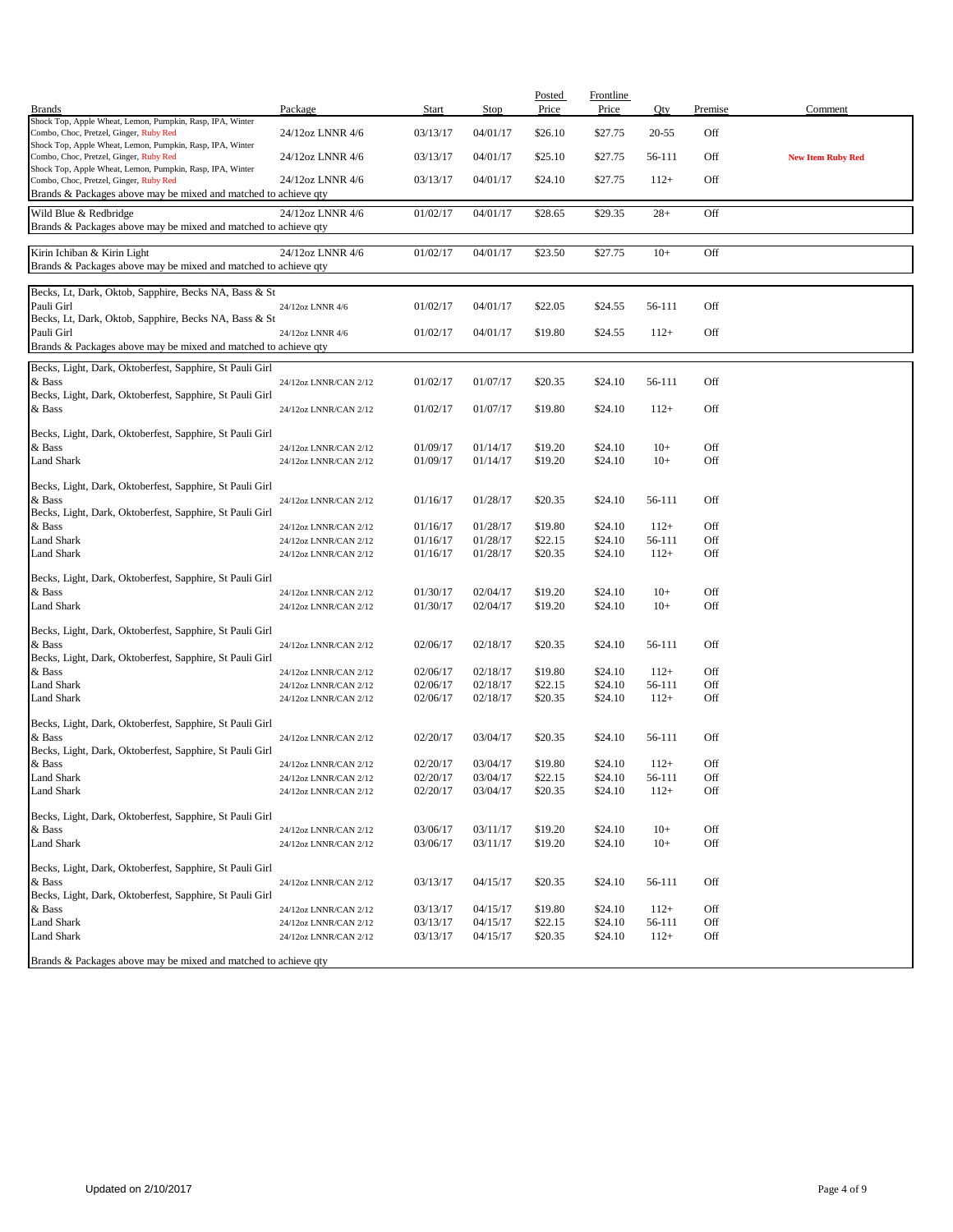| <b>Brands</b>                                                                                                                                                                                                                                            | Package              | Start    | <b>Stop</b> | Posted<br>Price | <b>Frontline</b><br>Price | Qty       | Premise | Comment |
|----------------------------------------------------------------------------------------------------------------------------------------------------------------------------------------------------------------------------------------------------------|----------------------|----------|-------------|-----------------|---------------------------|-----------|---------|---------|
| Beck's, Sapphire, Black Crown, BL Lime, Platinum,<br>Michelob Ultra & Landshark                                                                                                                                                                          | 24/16oz CAN 6/4      | 01/02/17 | 02/04/17    | \$25.75         | \$28.00                   | $1 - 2$   | Off     |         |
| Beck's, Sapphire, Black Crown, BL Lime, Platinum,<br>Michelob Ultra & Landshark                                                                                                                                                                          | 24/16oz CAN 6/4      | 01/02/17 | 02/04/17    | \$24.90         | \$28.00                   | $3+$      | Off     |         |
| Shock Top, Apple, Lemon, Pumpkin, Shockolate &                                                                                                                                                                                                           |                      |          |             |                 |                           |           |         |         |
| <b>Twisted Pretzel</b><br>Shock Top, Apple, Lemon, Pumpkin, Shockolate &                                                                                                                                                                                 | 24/16oz CAN 6/4      | 01/02/17 | 02/04/17    | \$29.80         | \$33.50                   | $1 - 2$   | Off     |         |
| <b>Twisted Pretzel</b><br>Johnny Appleseed, Goose 312, IPA, Green Line & Four                                                                                                                                                                            | 24/16oz CAN 6/4      | 01/02/17 | 02/04/17    | \$24.90         | \$33.50                   | $3+$      | Off     |         |
| <b>Star Pilsner</b><br>Johnny Appleseed, Goose 312, IPA, Green Line & Four                                                                                                                                                                               | 24/16oz CAN 6/4      | 01/02/17 | 02/04/17    | \$29.80         | \$31.95                   | $1 - 2$   | Off     |         |
| <b>Star Pilsner</b>                                                                                                                                                                                                                                      | 24/16oz CAN 6/4      | 01/02/17 | 02/04/17    | \$24.90         | \$31.95                   | $3+$      | Off     |         |
| Bud Chelada, Bud Lt Chelada                                                                                                                                                                                                                              | 24/16oz Can 6/4      | 01/02/17 | 02/04/17    | \$29.80         | \$33.50                   | $1+$      | Off     |         |
| Lime a Rita & Straw ber Rita Splash                                                                                                                                                                                                                      | 24/16oz CAN 4/6      | 01/02/17 | 02/04/17    | \$29.80         | \$37.50                   | $1+$      | Off     |         |
| BD Root Beer & Cherry Cola                                                                                                                                                                                                                               | 24/16oz CAN 4/6      | 01/02/17 | 02/04/17    | \$29.80         | \$37.50                   | $1+$      | Off     |         |
| BL Lime Rita Family & Oculto<br>Brands & Packages above may be mixed and matched to achieve qty                                                                                                                                                          | 24/16oz CAN 6/4      | 01/02/17 | 02/04/17    | \$29.80         | \$37.50                   | $1+$      | Off     |         |
| Beck's, Sapphire, Black Crown, BL Lime, Platinum,                                                                                                                                                                                                        |                      |          |             |                 |                           |           |         |         |
| Michelob Ultra & Landshark<br>Beck's, Sapphire, Black Crown, BL Lime, Platinum,                                                                                                                                                                          | 24/16oz CAN 6/4      | 02/06/17 | 04/01/17    | \$25.75         | \$28.00                   | $1 - 2$   | Off     |         |
| Michelob Ultra & Landshark                                                                                                                                                                                                                               | 24/16oz CAN 6/4      | 02/06/17 | 04/01/17    | \$24.90         | \$28.00                   | $3+$      | Off     |         |
| Shock Top, Apple, Lemon, Pumpkin, Shockolate &<br><b>Twisted Pretzel</b>                                                                                                                                                                                 | 24/16oz CAN 6/4      | 02/06/17 | 04/01/17    | \$29.80         | \$33.50                   | $1 - 2$   | Off     |         |
| Shock Top, Apple, Lemon, Pumpkin, Shockolate &<br><b>Twisted Pretzel</b>                                                                                                                                                                                 | 24/16oz CAN 6/4      | 02/06/17 | 04/01/17    | \$24.90         | \$33.50                   | $3+$      | Off     |         |
| Johnny Appleseed, Goose 312, IPA, Green Line & Four                                                                                                                                                                                                      |                      |          |             |                 |                           |           |         |         |
| <b>Star Pilsner</b><br>Johnny Appleseed, Goose 312, IPA, Green Line & Four                                                                                                                                                                               | 24/16oz CAN 6/4      | 02/06/17 | 04/01/17    | \$29.80         | \$31.95                   | $1 - 2$   | Off     |         |
| <b>Star Pilsner</b>                                                                                                                                                                                                                                      | 24/16oz CAN 6/4      | 02/06/17 | 04/01/17    | \$24.90         | \$31.95                   | $3+$      | Off     |         |
| Bud Chelada, Bud Lt Chelada                                                                                                                                                                                                                              | 24/16oz Can 6/4      | 02/06/17 | 04/01/17    | \$29.80         | \$33.50                   | $1+$      | Off     |         |
| Lime a Rita & Straw ber Rita Splash                                                                                                                                                                                                                      | 24/16oz CAN 4/6      | 02/06/17 | 04/01/17    | \$29.80         | \$37.50                   | $1+$      | Off     |         |
| BL Lime Rita Family & Oculto<br>Brands & Packages above may be mixed and matched to achieve qty                                                                                                                                                          | 24/16oz CAN 6/4      | 02/06/17 | 04/01/17    | \$29.80         | \$37.50                   | $1+$      | Off     |         |
| <b>Boddington's Pub</b>                                                                                                                                                                                                                                  | 24/16oz CAN 6/4      | 01/02/17 | 04/01/17    | \$39.15         | \$41.75                   | $72+$     | Off     |         |
| BP Blueberry, Oktoberfest, Pumpkin, Summer, Winter, Spring,                                                                                                                                                                                              |                      |          |             |                 |                           |           |         |         |
| Toasted Lager, Hoptical Illusion & Mosaic Session IPA                                                                                                                                                                                                    | 24/12oz LNNR 4/6     | 01/02/17 | 01/28/17    | \$27.70         | \$30.90                   | $25 - 55$ | Off     |         |
| BP Blueberry, Oktoberfest, Pumpkin, Summer, Winter, Spring,<br>Toasted Lager, Hoptical Illusion & Mosaic Session IPA                                                                                                                                     | 24/12oz LNNR 4/6     | 01/02/17 | 01/28/17    | \$26.70         | \$30.90                   | $56+$     | Off     |         |
| Goose 312, 312 Pale Ale, Honkers, IPA, Winter, Summer, Harvest                                                                                                                                                                                           |                      |          |             |                 |                           |           |         |         |
| Ale, Sixth Day, Endless IPA, Rambler IPA, Oktob, Preseason, 10<br>Hills Pale Ale, Four Star, Green Line & Appleseed                                                                                                                                      | 24/12oz LNNR/Can 4/6 | 01/02/17 | 01/28/17    | \$27.70         | \$30.90                   | $25 - 55$ | Off     |         |
| Goose 312, 312 Pale Ale, Honkers, IPA, Winter, Summer, Harvest<br>Ale, Sixth Day, Endless IPA, Rambler IPA, Oktob, Preseason, 10<br>Hills Pale Ale, Four Star, Green Line & Appleseed                                                                    | 24/12oz LNNR/Can 4/6 | 01/02/17 | 01/28/17    | \$26.70         | \$30.90                   | $56+$     | Off     |         |
| Brands & Packages above may be mixed and matched to achieve qty                                                                                                                                                                                          |                      |          |             |                 |                           |           |         |         |
| BP Blueberry, Oktoberfest, Pumpkin, Summer, Winter, Spring,<br>Toasted Lager, Hoptical Illusion & Mosaic Session IPA                                                                                                                                     | 24/12oz LNNR 4/6     | 01/30/17 | 02/04/17    | \$19.20         | \$30.90                   | $10+$     | Off     |         |
| Goose 312, 312 Pale Ale, Honkers, IPA, Winter, Summer, Harvest<br>Ale, Sixth Day, Endless IPA, Rambler IPA, Oktob, Preseason, 10<br>Hills Pale Ale, Four Star, Green Line & Appleseed                                                                    | 24/12oz LNNR/Can 4/6 | 01/30/17 | 02/04/17    | \$27.70         | \$30.90                   | $25 - 55$ | Off     |         |
| Goose 312, 312 Pale Ale, Honkers, IPA, Winter, Summer, Harvest<br>Ale, Sixth Day, Endless IPA, Rambler IPA, Oktob, Preseason, 10<br>Hills Pale Ale, Four Star, Green Line & Appleseed<br>Brands & Packages above may be mixed and matched to achieve qty | 24/12oz LNNR/Can 4/6 | 01/30/17 | 02/04/17    | \$26.70         | \$30.90                   | $56+$     | Off     |         |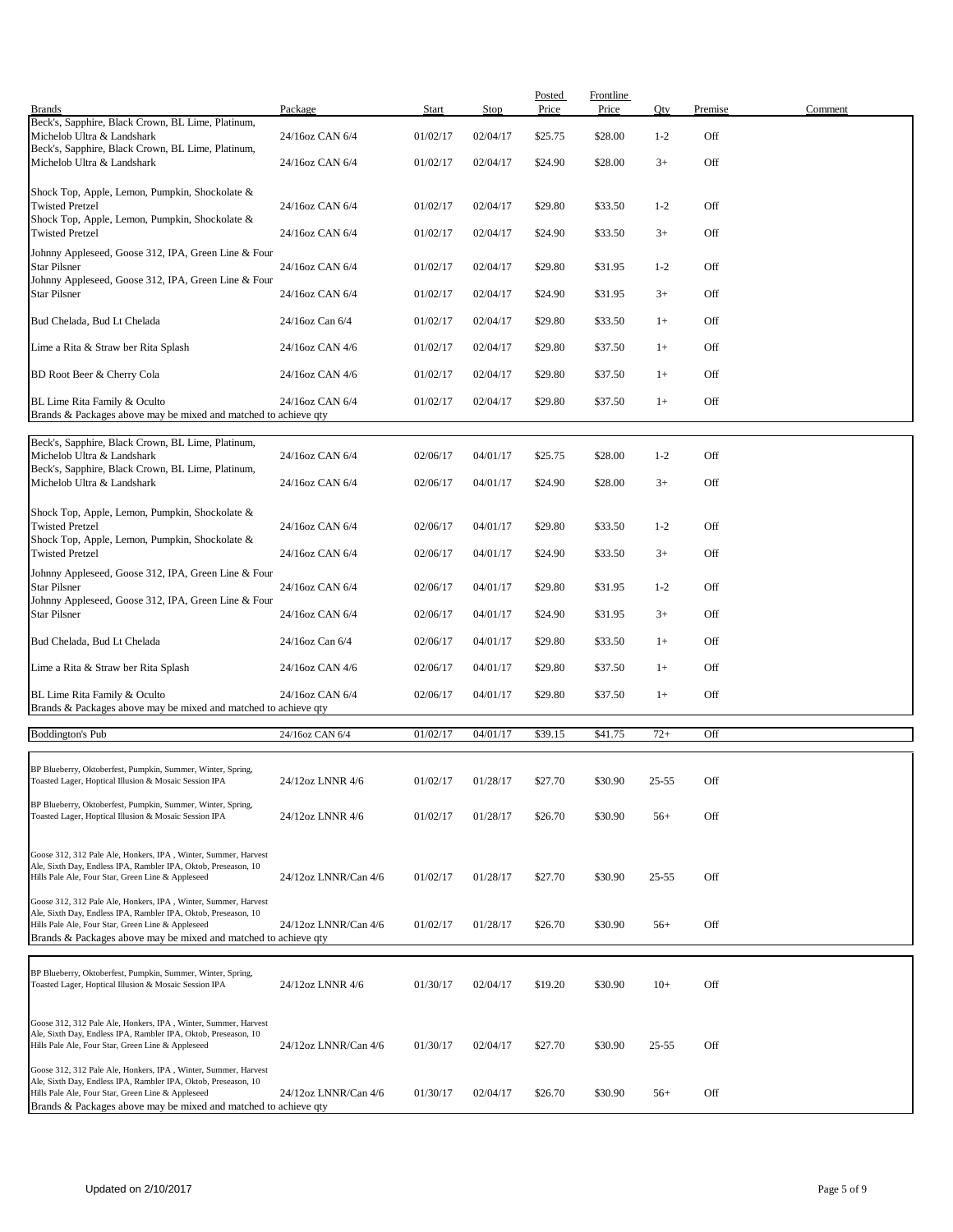| <b>Brands</b>                                                                                                                                                                                                                                            | Package                                         | Start    | Stop     | Posted<br>Price | <b>Frontline</b><br>Price | Oty       | Premise | Comment |
|----------------------------------------------------------------------------------------------------------------------------------------------------------------------------------------------------------------------------------------------------------|-------------------------------------------------|----------|----------|-----------------|---------------------------|-----------|---------|---------|
| BP Blueberry, Oktoberfest, Pumpkin, Summer, Winter, Spring,<br>Toasted Lager, Hoptical Illusion & Mosaic Session IPA                                                                                                                                     | 24/12oz LNNR 4/6                                | 02/06/17 | 03/11/17 | \$27.70         | \$30.90                   | 25-55     | Off     |         |
| BP Blueberry, Oktoberfest, Pumpkin, Summer, Winter, Spring,<br>Toasted Lager, Hoptical Illusion & Mosaic Session IPA                                                                                                                                     | 24/12oz LNNR 4/6                                | 02/06/17 | 03/11/17 | \$26.70         | \$30.90                   | $56+$     | Off     |         |
| Goose 312, 312 Pale Ale, Honkers, IPA, Winter, Summer, Harvest<br>Ale, Sixth Day, Endless IPA, Rambler IPA, Oktob, Preseason, 10<br>Hills Pale Ale, Four Star, Green Line & Appleseed                                                                    | 24/12oz LNNR/Can 4/6                            | 02/06/17 | 03/11/17 | \$27.70         | \$30.90                   | $25 - 55$ | Off     |         |
| Goose 312, 312 Pale Ale, Honkers, IPA, Winter, Summer, Harvest<br>Ale, Sixth Day, Endless IPA, Rambler IPA, Oktob, Preseason, 10<br>Hills Pale Ale, Four Star, Green Line & Appleseed<br>Brands & Packages above may be mixed and matched to achieve qty | 24/12oz LNNR/Can 4/6                            | 02/06/17 | 03/11/17 | \$26.70         | \$30.90                   | $56+$     | Off     |         |
| BP Blueberry, Oktoberfest, Pumpkin, Summer, Winter, Spring,<br>Toasted Lager, Hoptical Illusion & Mosaic Session IPA                                                                                                                                     | 24/12oz LNNR 4/6                                | 03/13/17 | 03/19/17 | \$27.70         | \$30.90                   | $25 - 55$ | Off     |         |
| BP Blueberry, Oktoberfest, Pumpkin, Summer, Winter, Spring,<br>Toasted Lager, Hoptical Illusion & Mosaic Session IPA                                                                                                                                     | 24/12oz LNNR 4/6                                | 03/13/17 | 03/19/17 | \$26.70         | \$30.90                   | $56+$     | Off     |         |
| Goose 312, 312 Pale Ale, Honkers, IPA, Winter, Summer, Harvest<br>Ale, Sixth Day, Endless IPA, Rambler IPA, Oktob, Preseason, 10<br>Hills Pale Ale, Four Star, Green Line & Appleseed<br>Brands & Packages above may be mixed and matched to achieve qty | 24/12oz LNNR/Can 4/6                            | 03/13/17 | 03/19/17 | \$19.20         | \$30.90                   | $10+$     | Off     |         |
| BP Blueberry, Oktoberfest, Pumpkin, Summer, Winter, Spring,<br>Toasted Lager, Hoptical Illusion & Mosaic Session IPA                                                                                                                                     | 24/12oz LNNR 4/6                                | 03/20/17 | 07/01/17 | \$27.70         | \$30.90                   | $25 - 55$ | Off     |         |
| BP Blueberry, Oktoberfest, Pumpkin, Summer, Winter, Spring,<br>Toasted Lager, Hoptical Illusion & Mosaic Session IPA                                                                                                                                     | 24/12oz LNNR 4/6                                | 03/20/17 | 07/01/17 | \$26.70         | \$30.90                   | $56+$     | Off     |         |
| Goose 312, 312 Pale Ale, Honkers, IPA, Winter, Summer, Harvest<br>Ale, Sixth Day, Endless IPA, Rambler IPA, Oktob, Preseason, 10<br>Hills Pale Ale, Four Star, Green Line & Appleseed                                                                    | 24/12oz LNNR/Can 4/6                            | 03/20/17 | 07/01/17 | \$27.70         | \$30.90                   | $25 - 55$ | Off     |         |
| Goose 312, 312 Pale Ale, Honkers, IPA, Winter, Summer, Harvest<br>Ale, Sixth Day, Endless IPA, Rambler IPA, Oktob, Preseason, 10<br>Hills Pale Ale, Four Star, Green Line & Appleseed<br>Brands & Packages above may be mixed and matched to achieve qty | 24/12oz LNNR/Can 4/6                            | 03/20/17 | 07/01/17 | \$26.70         | \$30.90                   | $56+$     | Off     |         |
| Shock Top, Wheat IPA, Lemon, Pumpkin, Variety, Apple, Winter,<br>Honey Bourbon, Choc, Pretzel & Ginger                                                                                                                                                   | 24/12oz LNNR/Can 2/12                           | 01/02/17 | 01/21/17 | \$24.60         | \$27.75                   | 14-55     | Off     |         |
| Shock Top, Wheat IPA, Lemon, Pumpkin, Variety, Apple, Winter,<br>Honey Bourbon, Choc, Pretzel & Ginger                                                                                                                                                   | 24/12oz LNNR/Can 2/12                           | 01/02/17 | 01/21/17 | \$23.60         | \$27.75                   | 56-111    | Off     |         |
| Shock Top, Wheat IPA, Lemon, Pumpkin, Variety, Apple, Winter,<br>Honey Bourbon, Choc, Pretzel & Ginger                                                                                                                                                   | 24/12oz LNNR/Can 2/12                           | 01/02/17 | 01/21/17 | \$22.60         | \$27.75                   | $112+$    | Off     |         |
| Goose 312, 312 Pale, Honkers, IPA, Winter, Summer, Fall, Harvest<br>Ale, Endless IPA, Winter, Four Star, Green Line, Preseason &<br>Johnny Appleseed                                                                                                     | 24/12oz LNNR/CN 2/12                            | 01/02/17 | 01/21/17 | \$26.25         | \$29.65                   | 14-55     | Off     |         |
| Goose 312, 312 Pale, Honkers, IPA, Winter, Summer, Fall, Harvest<br>Ale, Endless IPA, Winter, Four Star, Green Line, Preseason &<br>Johnny Appleseed                                                                                                     | 24/12oz LNNR/CN 2/12                            | 01/02/17 | 01/21/17 | \$25.25         | \$29.65                   | $56+$     | Off     |         |
| Stella, Stella Cidre, Hoegaarden, Belgian Sampler                                                                                                                                                                                                        | 24/11.2oz LNNR/Can 2/12 &<br>20/14.9oz Can 2/12 | 01/02/17 | 01/21/17 | \$27.50         | \$33.30                   | 14-199    | Off     |         |
| Stella, Stella Cidre, Hoegaarden, Belgian Sampler                                                                                                                                                                                                        | 24/11.2oz LNNR/Can 2/12 &<br>20/14.9oz Can 2/12 | 01/02/17 | 01/21/17 | \$26.50         | \$33.30                   | $200+$    | Off     |         |
| Brands & Packages above may be mixed and matched to achieve qty                                                                                                                                                                                          |                                                 |          |          |                 |                           |           |         |         |
| Shock Top, Wheat IPA, Lemon, Pumpkin, Variety, Apple, Winter,<br>Honey Bourbon, Choc, Pretzel & Ginger                                                                                                                                                   | 24/12oz LNNR/Can 2/12                           | 01/02/17 | 01/21/17 | \$24.60         | \$27.75                   | 14-55     | Off     |         |
| Shock Top, Wheat IPA, Lemon, Pumpkin, Variety, Apple, Winter,<br>Honey Bourbon, Choc, Pretzel & Ginger                                                                                                                                                   | 24/12oz LNNR/Can 2/12                           | 01/02/17 | 01/21/17 | \$23.60         | \$27.75                   | 56-111    | Off     |         |
| Shock Top, Wheat IPA, Lemon, Pumpkin, Variety, Apple, Winter,<br>Honey Bourbon, Choc, Pretzel & Ginger                                                                                                                                                   | 24/12oz LNNR/Can 2/12                           | 01/02/17 | 01/21/17 | \$22.60         | \$27.75                   | $112+$    | Off     |         |
| Goose 312, 312 Pale, Honkers, IPA, Winter, Summer, Fall, Harvest<br>Ale, Endless IPA, Winter, Four Star, Green Line, Preseason &<br>Johnny Appleseed<br>Goose 312, 312 Pale, Honkers, IPA, Winter, Summer, Fall, Harvest                                 | 24/12oz LNNR/CN 2/12                            | 01/02/17 | 01/21/17 | \$26.25         | \$29.65                   | 14-55     | Off     |         |
| Ale, Endless IPA, Winter, Four Star, Green Line, Preseason &<br>Johnny Appleseed<br>Brands & Packages above may be mixed and matched to achieve qty                                                                                                      | 24/12oz LNNR/CN 2/12                            | 01/02/17 | 01/21/17 | \$25.25         | \$29.65                   | $56+$     | Off     |         |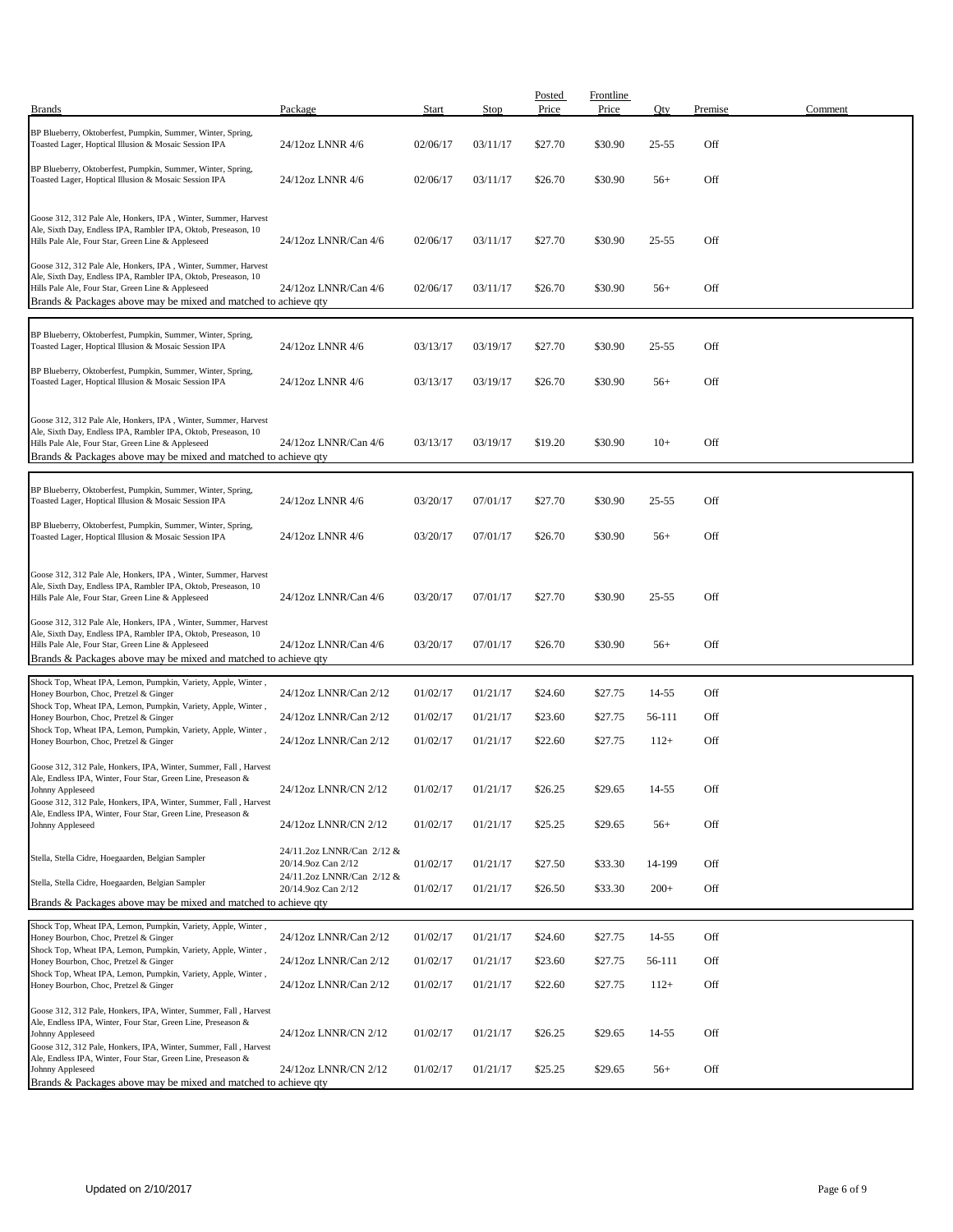|                                                                                                  |                                                 |                      |                      | Posted             | <b>Frontline</b>   |                |            |         |
|--------------------------------------------------------------------------------------------------|-------------------------------------------------|----------------------|----------------------|--------------------|--------------------|----------------|------------|---------|
| <b>Brands</b>                                                                                    | Package                                         | Start                | Stop                 | Price              | Price              | Qty            | Premise    | Comment |
| Goose Seasonal Sampler<br>Goose Seasonal Sampler                                                 | 24/12oz Can<br>24/12oz Can                      | 01/02/17<br>01/02/17 | 04/01/17<br>04/01/17 | \$25.45<br>\$24.45 | \$28.85<br>\$28.85 | 14-55<br>$56+$ | Off<br>Off |         |
| Brands & Packages above may be mixed and matched to achieve qty                                  |                                                 |                      |                      |                    |                    |                |            |         |
|                                                                                                  |                                                 |                      |                      |                    |                    |                |            |         |
| Goose Seasonal Sampler                                                                           | 24/12oz LNNR                                    | 01/02/17             | 04/01/17             | \$26.80            | \$28.85            | $10 - 55$      | Off        |         |
| Goose Seasonal Sampler                                                                           | 24/12oz LNNR                                    | 01/02/17             | 04/01/17             | \$25.50            | \$28.85            | 56-111         | Off        |         |
| Goose Seasonal Sampler                                                                           | 24/12oz LNNR                                    | 01/02/17             | 04/01/17             | \$24.50            | \$28.85            | $112+$         | Off        |         |
| Brands & Packages above may be mixed and matched to achieve qty                                  |                                                 |                      |                      |                    |                    |                |            |         |
| Stella Artois                                                                                    | 20/9.6oz LNR                                    | 01/02/17             | 04/01/17             | \$19.90            | \$21.95            | $3+$           | Off        |         |
| Stella Artois, Cidre, Hoegaarden, Leffe Blonde/Brown                                             | 24/11.2oz LNNR/Can 4/6                          | 01/02/17             | 01/21/17             | \$26.75            | \$32.55            | 72-111         | Off        |         |
| Stella Artois, Cidre, Hoegaarden, Leffe Blonde/Brown                                             | 24/11.2oz LNNR/Can 4/6                          | 01/02/17             | 01/21/17             | \$25.75            | \$32.55            | $112+$         | Off        |         |
| Brands & Packages above may be mixed and matched to achieve qty                                  |                                                 |                      |                      |                    |                    |                |            |         |
| Stella Artois, Cidre, Hoegaarden, Leffe Blonde/Brown                                             | 24/11.2oz LNNR/CN 4/6                           | 01/23/17             | 02/04/17             | \$26.40            | \$32.55            | 56-111         | Off        |         |
| Stella Artois, Cidre, Hoegaarden, Leffe Blonde/Brown                                             | 24/11.2oz LNNR/CN 4/6                           | 01/23/17             | 02/04/17             | \$25.75            | \$32.55            | 112-215        | Off        |         |
| Stella Artois, Cidre, Hoegaarden, Leffe Blonde/Brown                                             | 24/11.2oz LNNR/CN 4/6                           | 01/23/17             | 02/04/17             | \$24.46            | \$32.55            | $216+$         | Off        |         |
|                                                                                                  |                                                 |                      |                      |                    |                    |                |            |         |
|                                                                                                  | 24/11.2oz LNNR/Can 2/12 &                       |                      |                      |                    |                    |                |            |         |
| Stella, Stella Cidre, Hoegaarden, Belgian Sampler                                                | 20/14.9oz Can 2/12                              | 01/23/17             | 02/04/17             | \$30.30            | \$33.30            | $1 - 4$        | Off        |         |
|                                                                                                  | 24/11.2oz LNNR/Can 2/12 &                       |                      |                      |                    |                    |                |            |         |
| Stella, Stella Cidre, Hoegaarden, Belgian Sampler                                                | 20/14.9oz Can 2/12<br>24/11.2oz LNNR/Can 2/12 & | 01/23/17             | 02/04/17             | \$27.00            | \$33.30            | $5 - 55$       | Off        |         |
| Stella, Stella Cidre, Hoegaarden, Belgian Sampler                                                | 20/14.9oz Can 2/12                              | 01/23/17             | 02/04/17             | \$26.40            | \$33.30            | 56-111         | Off        |         |
|                                                                                                  | 24/11.2oz LNNR/Can 2/12 &                       |                      |                      |                    |                    |                |            |         |
| Stella, Stella Cidre, Hoegaarden, Belgian Sampler                                                | 20/14.9oz Can 2/12                              | 01/23/17             | 02/04/17             | \$25.75            | \$33.30            | $112+$         | Off        |         |
| Brands & Packages above may be mixed and matched to achieve qty                                  |                                                 |                      |                      |                    |                    |                |            |         |
| Stella Artois, Cidre, Hoegaarden, Leffe Blonde/Brown                                             | 24/11.2oz LNNR/CN 4/6                           | 02/06/17             | 02/11/17             | \$29.25            | \$32.55            | $15 - 55$      | Off        |         |
| Stella Artois, Cidre, Hoegaarden, Leffe Blonde/Brown                                             | 24/11.2oz LNNR/CN 4/6                           | 02/06/17             | 02/11/17             | \$26.40            | \$32.55            | 56-111         | Off        |         |
| Stella Artois, Cidre, Hoegaarden, Leffe Blonde/Brown                                             | 24/11.2oz LNNR/CN 4/6                           | 02/06/17             | 02/11/17             | \$25.75            | \$32.55            | $112+$         | Off        |         |
|                                                                                                  |                                                 |                      |                      |                    |                    |                |            |         |
|                                                                                                  | 24/11.2oz LNNR/Can 2/12 &                       |                      |                      |                    |                    |                |            |         |
| Stella, Stella Cidre, Hoegaarden, Belgian Sampler                                                | 20/14.9oz Can 2/12                              | 02/06/17             | 02/11/17             | \$30.30            | \$33.30            | $1 - 4$        | Off        |         |
|                                                                                                  | 24/11.2oz LNNR/Can 2/12 &                       |                      |                      |                    |                    |                |            |         |
| Stella, Stella Cidre, Hoegaarden, Belgian Sampler                                                | 20/14.9oz Can 2/12<br>24/11.2oz LNNR/Can 2/12 & | 02/06/17             | 02/11/17             | \$27.00            | \$33.30            | $5 - 55$       | Off        |         |
| Stella, Stella Cidre, Hoegaarden, Belgian Sampler                                                | 20/14.9oz Can 2/12                              | 02/06/17             | 02/11/17             | \$26.40            | \$33.30            | 56-111         | Off        |         |
|                                                                                                  | 24/11.2oz LNNR/Can 2/12 &                       |                      |                      |                    |                    |                |            |         |
| Stella, Stella Cidre, Hoegaarden, Belgian Sampler                                                | 20/14.9oz Can 2/12                              | 02/06/17             | 02/11/17             | \$25.75            | \$33.30            | $112+$         | Off        |         |
| Brands & Packages above may be mixed and matched to achieve qty                                  |                                                 |                      |                      |                    |                    |                |            |         |
| Stella Artois, Cidre, Hoegaarden, Leffe Blonde/Brown                                             | 24/11.2oz LNNR/CN 4/6                           | 02/13/17             | 04/01/17             | \$26.40            | \$32.55            | 56-111         | Off        |         |
| Stella Artois, Cidre, Hoegaarden, Leffe Blonde/Brown                                             | 24/11.2oz LNNR/CN 4/6                           | 02/13/17             | 04/01/17             | \$25.75            | \$32.55            | 112-215        | Off        |         |
| Stella Artois, Cidre, Hoegaarden, Leffe Blonde/Brown                                             | 24/11.2oz LNNR/CN 4/6                           | 02/13/17             | 04/01/17             | \$24.46            | \$32.55            | $216+$         | Off        |         |
|                                                                                                  |                                                 |                      |                      |                    |                    |                |            |         |
|                                                                                                  | 24/11.2oz LNNR/Can 2/12 &                       |                      |                      |                    |                    |                |            |         |
| Stella, Stella Cidre, Hoegaarden, Belgian Sampler                                                | 20/14.9oz Can 2/12                              | 02/13/17             | 04/01/17             | \$30.30            | \$33.30            | $1 - 4$        | Off        |         |
|                                                                                                  | 24/11.2oz LNNR/Can 2/12 &                       |                      |                      |                    |                    |                |            |         |
| Stella, Stella Cidre, Hoegaarden, Belgian Sampler                                                | 20/14.9oz Can 2/12<br>24/11.2oz LNNR/Can 2/12 & | 02/13/17             | 04/01/17             | \$27.00            | \$33.30            | 5-55           | Off        |         |
| Stella, Stella Cidre, Hoegaarden, Belgian Sampler                                                | 20/14.9oz Can 2/12                              | 02/13/17             | 04/01/17             | \$26.40            | \$33.30            | 56-111         | Off        |         |
|                                                                                                  | 24/11.2oz LNNR/Can 2/12 &                       |                      |                      |                    |                    |                |            |         |
| Stella, Stella Cidre, Hoegaarden, Belgian Sampler                                                | 20/14.9oz Can 2/12                              | 02/13/17             | 04/01/17             | \$25.75            | \$33.30            | $112+$         | Off        |         |
| Brands & Packages above may be mixed and matched to achieve qty                                  |                                                 |                      |                      |                    |                    |                |            |         |
| Kona Longboard, Fire Rock, Pipeline, Wailua Wheat, Koko Brown,                                   |                                                 |                      |                      |                    |                    |                |            |         |
| Castaway, Big Wave, Lemongrass & Lavaman                                                         | 24/12oz LNNR 4/6                                | 01/02/17             | 02/11/17             | \$25.56            | \$28.76            | 15-24          | On & Off   |         |
| Kona Longboard, Fire Rock, Pipeline, Wailua Wheat, Koko Brown,                                   |                                                 |                      |                      |                    |                    |                |            |         |
| Castaway, Big Wave, Lemongrass & Lavaman                                                         | 24/12oz LNNR 4/6                                | 01/02/17             | 02/11/17             | \$23.56            | \$28.76            | $25+$          | On & Off   |         |
| Kona Longboard, Fire Rock, Pipeline, Wailua Wheat, Koko Brown,                                   |                                                 |                      |                      |                    |                    |                |            |         |
| Castaway, Big Wave, Lemongrass & Lavaman                                                         | 24/12oz LNNR 4/6                                | 02/27/17             | 04/01/17             | \$25.56            | \$28.76            | $15+$          | On & Off   |         |
| Brands & Packages above may be mixed and matched to achieve qty                                  |                                                 |                      |                      |                    |                    |                |            |         |
|                                                                                                  |                                                 |                      |                      |                    |                    |                |            |         |
| Kona Longboard, Castaway, Variety & Big Wave                                                     | 2/12/12 LNNR & Can                              | 01/09/17             | 01/28/17             | \$23.98            | \$27.18            | $25+$          | On & Off   |         |
| Brands & Packages above may be mixed and matched to achieve qty                                  |                                                 |                      |                      |                    |                    |                |            |         |
| Redhook ESB, IPA, Pilsner, Audible & Seasonal                                                    | 24/12oz LNNR 4/6                                | 01/30/17             | 02/25/17             | \$23.97            | \$27.17            | $15+$          | Off        |         |
| Brands & Packages above may be mixed and matched to achieve qty                                  |                                                 |                      |                      |                    |                    |                |            |         |
|                                                                                                  |                                                 |                      |                      |                    |                    |                |            |         |
| Widmer Hefeweizen, Drop Top Amber Ale, Drifter Pale Ale, Rotator                                 |                                                 |                      |                      |                    |                    |                |            |         |
| IPA, Upheaval, Alchemy & BRRR<br>Brands & Packages above may be mixed and matched to achieve qty | 24/12oz LNNR 4/6                                | 01/30/17             | 02/25/17             | \$28.80            | \$32.00            | $15+$          | Off        |         |
|                                                                                                  |                                                 |                      |                      |                    |                    |                |            |         |
| Widmer Omission IPA, Lager & Pale Ale                                                            | 24/12oz LNNR 4/6                                | 01/30/17             | 02/11/17             | \$28.80            | \$32.00            | $25+$          | Off        |         |
|                                                                                                  |                                                 |                      |                      |                    |                    |                |            |         |
| Widmer Omission IPA, Lager & Pale Ale                                                            | 24/12oz LNNR 4/6                                | 02/13/17             | 04/29/17             | \$28.80            | \$32.00            | $15+$          | Off        |         |
| Brands & Packages above may be mixed and matched to achieve qty                                  |                                                 |                      |                      |                    |                    |                |            |         |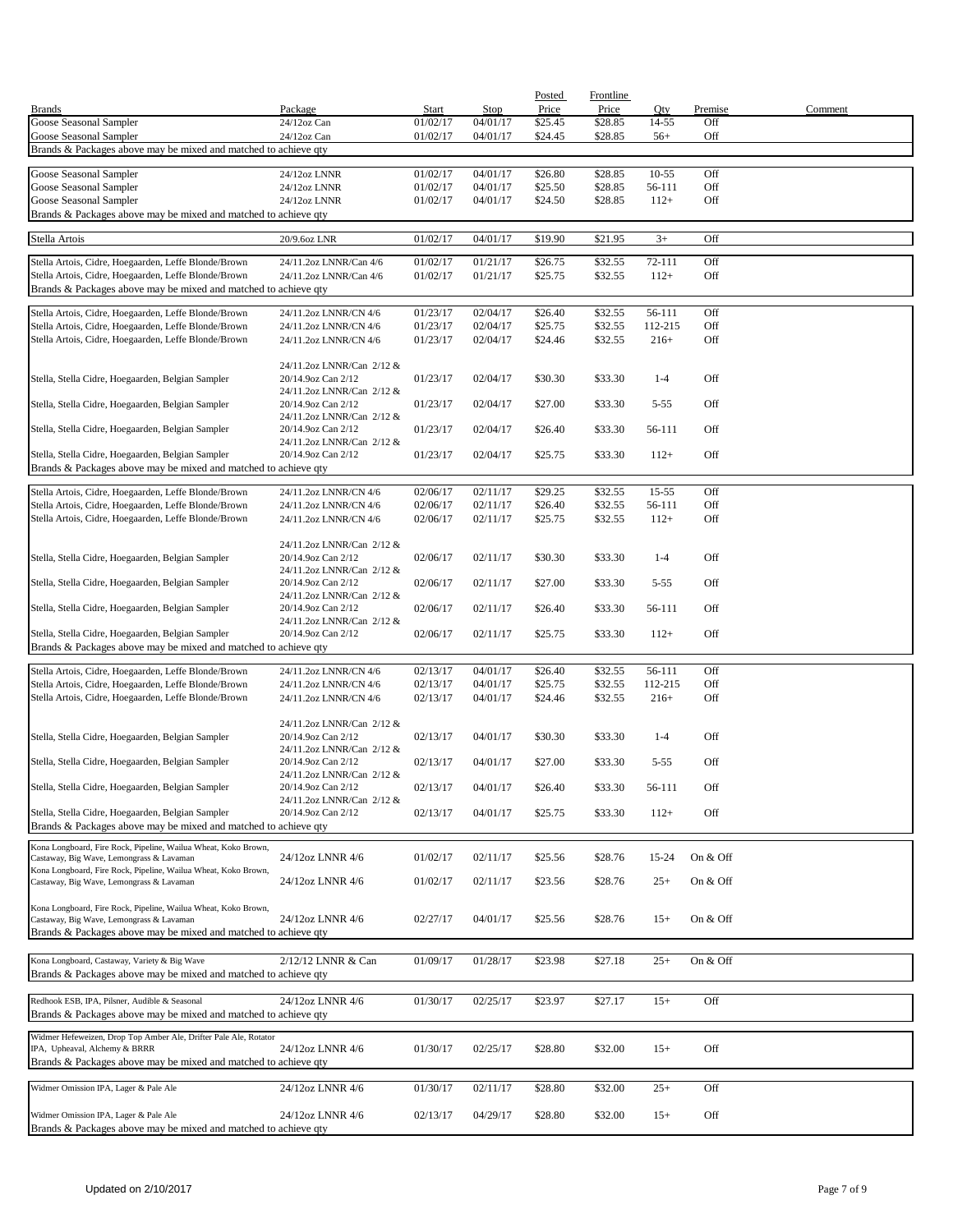|                                                                                                                                                  |                       |              |          | Posted  | Frontline |       |         |         |
|--------------------------------------------------------------------------------------------------------------------------------------------------|-----------------------|--------------|----------|---------|-----------|-------|---------|---------|
| <b>Brands</b>                                                                                                                                    | Package               | <b>Start</b> | Stop     | Price   | Price     | Oty   | Premise | Comment |
| SweetWater 420, IPA & Tacklebox<br>Brands & Packages above may be mixed and matched to achieve qty                                               | 24/12oz LNNR/Can 2/12 | 1/2/17       | 12/30/17 | \$27.00 | \$29.15   | $5+$  | Off     |         |
|                                                                                                                                                  |                       |              |          |         |           |       |         |         |
| SweetWater 420, IPA                                                                                                                              | 24/16oz Can 6/4       | 1/2/17       | 12/30/17 | \$28.50 | \$33.45   | $2+$  | Off     |         |
| Brands & Packages above may be mixed and matched to achieve qty                                                                                  |                       |              |          |         |           |       |         |         |
|                                                                                                                                                  |                       |              |          |         |           |       |         |         |
| 3 Daughters Beach Blonde, Rod Bender, Stern Line, Blonde<br>Coffee & Bimini Twist                                                                | 24/12oz Can 4/6       | 1/1/17       | 1/28/17  | \$26.95 | \$30.00   | $50+$ | Off     |         |
|                                                                                                                                                  |                       |              |          |         |           |       |         |         |
| 3 Daughters Beach Blonde, Rod Bender, Stern Line, Blonde                                                                                         |                       |              |          |         |           |       |         |         |
| Coffee & Bimini Twist                                                                                                                            | 24/12oz Can 4/6       | 1/30/17      | 2/25/17  | \$28.00 | \$30.00   | $3+$  | Off     |         |
| Brands & Packages above may be mixed and matched to achieve qty                                                                                  |                       |              |          |         |           |       |         |         |
| Seagram's Variety                                                                                                                                | 24/12oz Can/LNR 2/12  | 01/02/17     | 01/31/17 | \$18.00 | \$18.90   | $10+$ | Off     |         |
| Brands & Packages above may be mixed and matched to achieve qty                                                                                  |                       |              |          |         |           |       |         |         |
|                                                                                                                                                  |                       |              |          |         |           |       |         |         |
| Seagram's Hard Soda (Lemon Lime & Orange)                                                                                                        | 24/12oz LNNR 4/6      | 02/01/17     | 02/28/17 | \$15.25 | \$23.98   | $5+$  | Off     |         |
| Brands & Packages above may be mixed and matched to achieve qty                                                                                  |                       |              |          |         |           |       |         |         |
| Seagrams Family (Wild Berries, Strawberry Daiquiri, Peach Fuzzy Navel,                                                                           |                       |              |          |         |           |       |         |         |
| Classic Lime Margarita, Calypso Colada, Black Cherry Fizz, Bahama Mama,<br>Jamaican Me Happy, Lime Melonade, Pink Punch, Sangria, Mango, Mimosa, |                       |              |          |         |           |       |         |         |
| Raspberry Lemonade, Watermelon Splash, Blackberry Breezer, Kiwi                                                                                  |                       |              |          |         |           |       |         |         |
| Strawberry, Aloha Tini, Apple Pomegranate, Orange Swirl & Pink Pineapple)                                                                        | 24/12oz LNNR 6/4      | 01/02/17     | 12/31/17 | \$19.16 | \$23.94   | $10+$ | Off     |         |
| Brands & Packages above may be mixed and matched to achieve qty                                                                                  |                       |              |          |         |           |       |         |         |
| Magic Hat Family (#9, Dream Machine, Vinyl, Rye, Electric                                                                                        |                       |              |          |         |           |       |         |         |
| Peel, Circus Boy, Limited Rls, Seasonals)                                                                                                        | 24/12oz LNNR 4/6      | 2/6/17       | 2/28/17  | \$30.30 | \$27.27   | $5+$  | Off     |         |
|                                                                                                                                                  |                       |              |          |         |           |       |         |         |
| Magic Hat Family (#9, Dream Machine, Vinyl, Rye, Electric<br>Peel, Circus Boy, Limited Rls, Seasonals)                                           | 24/12oz LNNR 4/6      | 5/1/17       | 6/30/17  | \$30.30 | \$27.27   | $5+$  | Off     |         |
|                                                                                                                                                  |                       |              |          |         |           |       |         |         |
| Magic Hat Family (#9, Dream Machine, Vinyl, Rye, Electric                                                                                        |                       |              |          |         |           |       |         |         |
| Peel, Circus Boy, Limited Rls, Seasonals)                                                                                                        | 24/12oz LNNR 4/6      | 9/1/17       | 10/31/17 | \$30.30 | \$27.27   | $5+$  | Off     |         |
| Brands & Packages above may be mixed and matched to achieve qty                                                                                  |                       |              |          |         |           |       |         |         |
| Magic Hat Family (#9, Variety Packs & Seasonals)                                                                                                 | 24/12oz LNNR 2/12     | 3/1/17       | 4/30/17  | \$27.10 | \$24.15   | $5+$  | Off     |         |
|                                                                                                                                                  |                       |              |          |         |           |       |         |         |
| Magic Hat Family (#9, Variety Packs & Seasonals)                                                                                                 | 24/12oz LNNR 4/6      | 7/1/17       | 8/31/17  | \$27.10 | \$24.15   | $5+$  | Off     |         |
|                                                                                                                                                  |                       |              |          |         |           |       |         |         |
| Magic Hat Family (#9, Variety Packs & Seasonals)<br>Brands & Packages above may be mixed and matched to achieve qty                              | 24/12oz LNNR 4/6      | 12/1/17      | 12/31/17 | \$27.10 | \$24.15   | $5+$  | Off     |         |
|                                                                                                                                                  |                       |              |          |         |           |       |         |         |
| Big Storm Arcus IPA, Helicity & Wavemaker                                                                                                        | 4/6/12oz CAN          | 1/2/17       | 1/28/17  | \$28.00 | \$30.30   | $15+$ | Off     |         |
|                                                                                                                                                  |                       |              |          |         |           |       |         |         |
| Big Storm Arcus IPA, Helicity & Wavemaker                                                                                                        | $4/6/12$ oz CAN       | 2/20/17      | 3/25/17  | \$28.00 | \$30.30   | $15+$ | Off     |         |
| Big Storm Arcus IPA, Helicity & Wavemaker                                                                                                        | $4/6/12$ oz CAN       | 4/17/17      | 5/13/17  | \$28.00 | \$30.30   | $15+$ | Off     |         |
|                                                                                                                                                  |                       |              |          |         |           |       |         |         |
| Big Storm Arcus IPA, Helicity & Wavemaker                                                                                                        | $4/6/12$ oz CAN       | 6/5/17       | 6/24/17  | \$28.00 | \$30.30   | $15+$ | Off     |         |
|                                                                                                                                                  |                       |              |          |         |           |       |         |         |
| Big Storm Arcus IPA, Helicity & Wavemaker                                                                                                        | 4/6/12oz CAN          | 7/17/17      | 8/19/17  | \$28.00 | \$30.30   | $15+$ | Off     |         |
| Big Storm Arcus IPA, Helicity & Wavemaker                                                                                                        | 4/6/12oz CAN          | 9/11/17      | 10/14/17 | \$28.00 | \$30.30   | $15+$ | Off     |         |
|                                                                                                                                                  |                       |              |          |         |           |       |         |         |
| Big Storm Arcus IPA, Helicity & Wavemaker                                                                                                        | 4/6/12oz CAN          | 11/6/17      | 12/9/17  | \$28.00 | \$30.30   | $15+$ | Off     |         |
| Brands & Packages above may be mixed and matched to achieve qty                                                                                  |                       |              |          |         |           |       |         |         |
| Big Storm Dunder & Blixem                                                                                                                        | 6/4/16oz CAN          | 10/30/17     | 12/30/17 | \$40.95 | \$44.95   | $3+$  | Off     |         |
|                                                                                                                                                  |                       |              |          |         |           |       |         |         |
| Woodchuck Amber                                                                                                                                  | 12/22oz NR            | 2/1/16       | 3/31/17  | \$32.92 | \$35.43   | $3+$  | Off     |         |